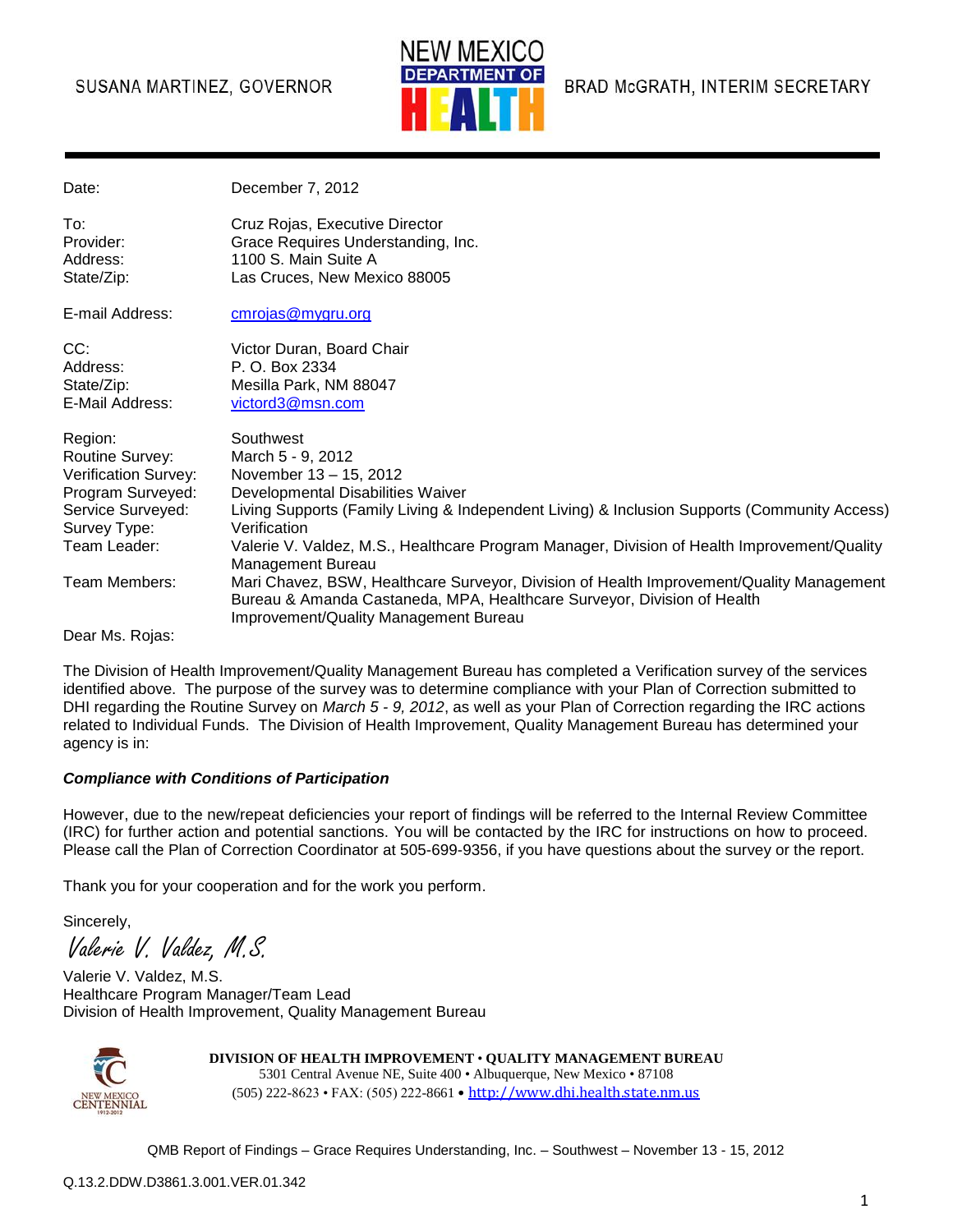## **Survey Process Employed:**

| <b>Entrance Conference Date:</b>                 | November 13, 2012                                                                                                                                                                                                                                                                                                                                                                                                                                                                                                                                                                                                                                                                                     |                                                                                                                                            |  |
|--------------------------------------------------|-------------------------------------------------------------------------------------------------------------------------------------------------------------------------------------------------------------------------------------------------------------------------------------------------------------------------------------------------------------------------------------------------------------------------------------------------------------------------------------------------------------------------------------------------------------------------------------------------------------------------------------------------------------------------------------------------------|--------------------------------------------------------------------------------------------------------------------------------------------|--|
| Present:                                         | <b>Grace Requires Understanding, Inc.</b><br>Cruz Maria Rojas, Executive Director                                                                                                                                                                                                                                                                                                                                                                                                                                                                                                                                                                                                                     |                                                                                                                                            |  |
|                                                  | <b>DOH/DHI/QMB</b>                                                                                                                                                                                                                                                                                                                                                                                                                                                                                                                                                                                                                                                                                    | Valerie V. Valdez, MS, Healthcare Program Manager<br>Mari Chavez, BSW, Healthcare Surveyor<br>Amanda Castaneda, MPA, Healthcare Surveyor   |  |
| <b>Exit Conference Date:</b>                     | November 15, 2012                                                                                                                                                                                                                                                                                                                                                                                                                                                                                                                                                                                                                                                                                     |                                                                                                                                            |  |
| Present:                                         | <b>Grace Requires Understanding, Inc.</b><br>Cruz Maria Rojas, Executive Director<br>Teresa S. Jiminez, Financial Manager<br>Noel Marquez, Family Supports Manager<br>Theresa Martinez, Financial Administration Assistant<br>Yvonne Ramos, Family Supports Manager<br>Maria C. Rubio Family Supports Manager<br>Cassandra Ordunez, Assistant/Secretary<br>Virginia Sanchez, Training Coordinator/Trainer<br>Dolores Ordunez, Administrative Assistant<br><b>DOH/DHI/QMB</b><br>Valerie V. Valdez, MS, Healthcare Program Manager<br>Mari Chavez, BSW, Healthcare Surveyor<br>Amanda Castaneda, MPA, Healthcare Surveyor<br><b>DDSD - SW Regional Office</b><br>Scott Doan, SW DDSD Regional Director |                                                                                                                                            |  |
| <b>Total Homes Visited</b>                       | Number:                                                                                                                                                                                                                                                                                                                                                                                                                                                                                                                                                                                                                                                                                               | 19                                                                                                                                         |  |
| ❖ Family Homes Visited                           | Number:                                                                                                                                                                                                                                                                                                                                                                                                                                                                                                                                                                                                                                                                                               | 19                                                                                                                                         |  |
| <b>Administrative Locations Visited</b>          | Number:                                                                                                                                                                                                                                                                                                                                                                                                                                                                                                                                                                                                                                                                                               | 1                                                                                                                                          |  |
| <b>Total Sample Size</b>                         | Number:                                                                                                                                                                                                                                                                                                                                                                                                                                                                                                                                                                                                                                                                                               | 21<br>0 - Jackson Class Members<br>21 - Non-Jackson Class Members<br>19 - Family Living<br>2 - Independent Living<br>13 - Community Access |  |
| <b>Persons Served Records Reviewed</b>           | Number:                                                                                                                                                                                                                                                                                                                                                                                                                                                                                                                                                                                                                                                                                               | 21                                                                                                                                         |  |
| Direct Support Personnel Interviewed             | Number:                                                                                                                                                                                                                                                                                                                                                                                                                                                                                                                                                                                                                                                                                               | 21                                                                                                                                         |  |
| <b>Direct Support Personnel Records Reviewed</b> | Number:                                                                                                                                                                                                                                                                                                                                                                                                                                                                                                                                                                                                                                                                                               | 148                                                                                                                                        |  |
| Service Coordinator Records Reviewed             | Number:                                                                                                                                                                                                                                                                                                                                                                                                                                                                                                                                                                                                                                                                                               | 12 (7 Service Coordinators are also Direct Support<br>Personnel)                                                                           |  |

Administrative Files Reviewed

- Billing Records
- Medical Records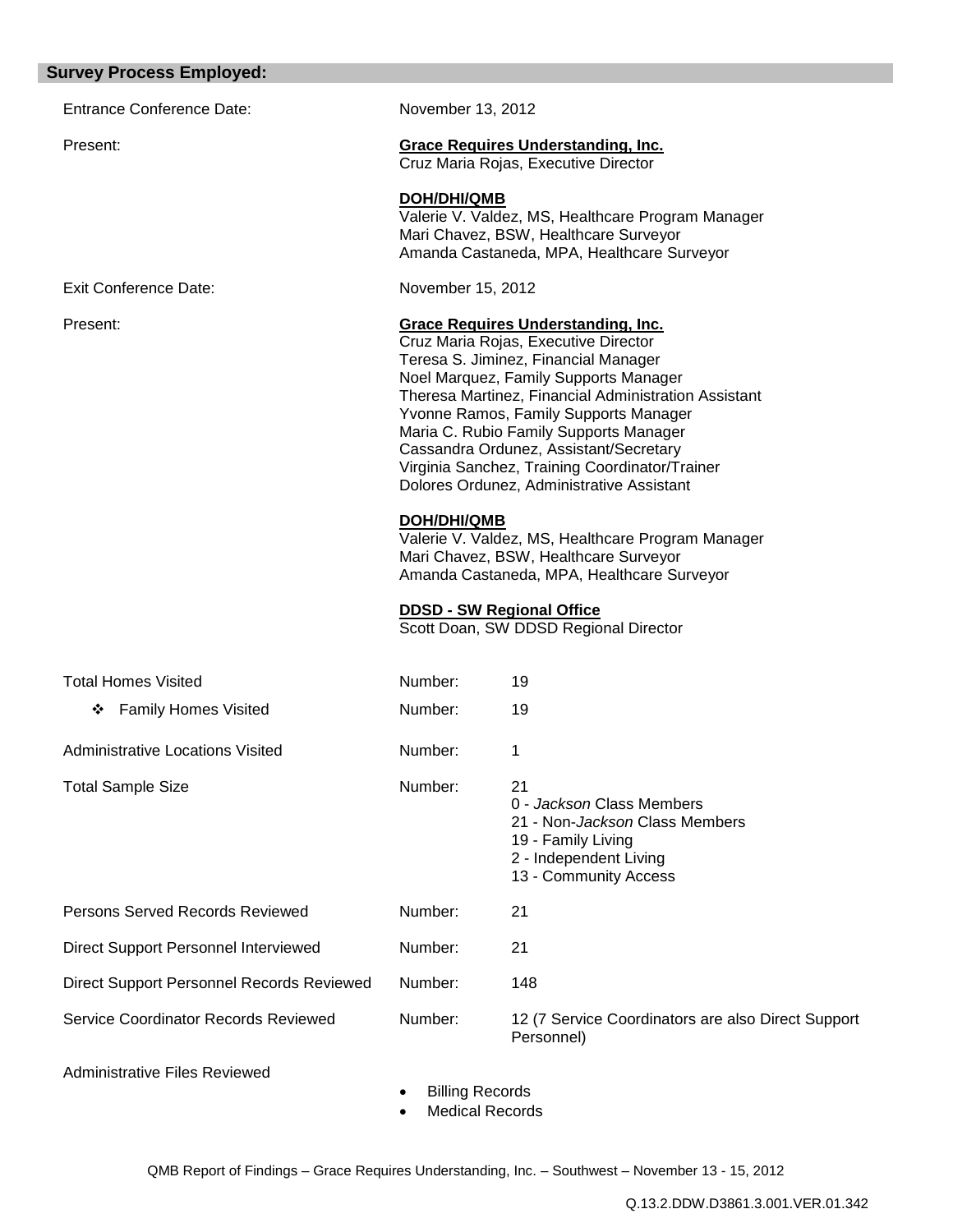- Incident Management Records
- Personnel Files
- Training Records
- Agency Policy and Procedure
- Caregiver Criminal History Screening Records
- Employee Abuse Registry
- Human Rights Notes and/or Meeting Minutes
- **•** Evacuation Drills
- Quality Assurance / Improvement Plan

- CC: Distribution List: DOH Division of Health Improvement
	- DOH Developmental Disabilities Supports Division
	- DOH Office of Internal Audit
	- HSD Medical Assistance Division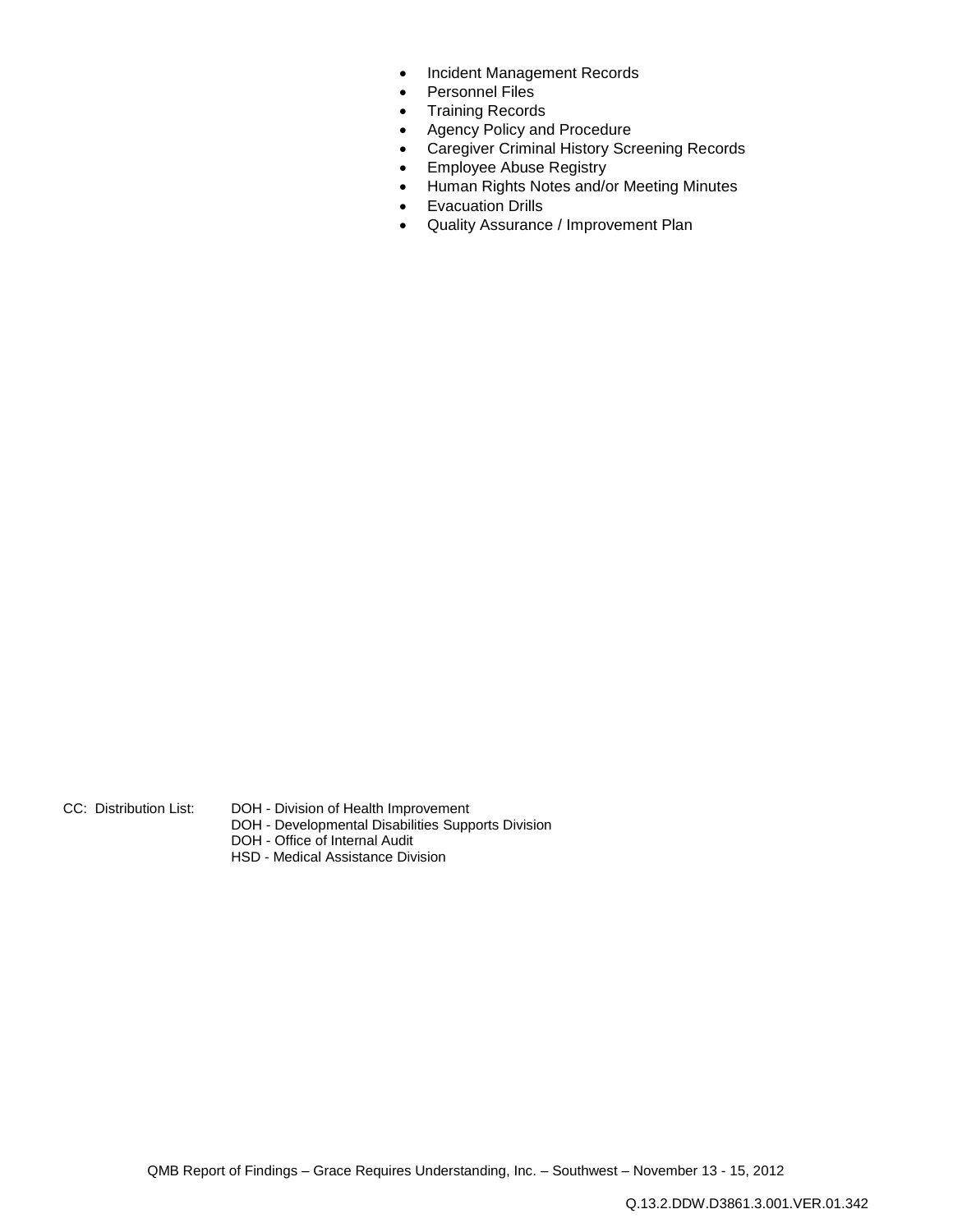## **Department of Health, Division of Health Improvement QMB Determination of Compliance Process**

The Division of Health Improvement, Quality Management Bureau (QMB) surveys compliance of the Developmental Disabilities Waiver (DDW) standards and state and federal regulations. QMB has grouped the CMS assurances into five Service Domains: Level of Care; Plan of Care; Qualified Providers; Health, Welfare and Safety; and Administrative Oversight (note that Administrative Oversight listed in this document is not the same as the CMS assurance of Administrative Authority. Used in this context it is related to the agency's operational policies and procedures, Quality Management system and Medicaid billing and reimbursement processes.)

The QMB Determination of Compliance process is based on the provider's compliance or noncompliance with standards and regulations identified in the QMB Report of Findings. All deficiencies (non-compliance with standards and regulations) are identified and cited as either a Standard level deficiency or a Condition of Participation level deficiency in the QMB Reports of Findings. All deficiencies require corrective action when non-compliance is identified.

Within the QMB Service Domains there are fundamental regulations, standards, or policies with which a provider must be in essential compliance in order to ensure the health and welfare of individuals served known as Conditions of Participation (CoPs).

The Determination of Compliance for each service type is based on a provider's compliance with CoPs in three (3) Service Domains.

Case Management Services:

- Level of Care
- Plan of Care
- Qualified Providers

Community Inclusion Supports/ Living Supports:

- Qualified Provider
- Plan of Care
- Health, Welfare & Safety

# **Conditions of Participation (CoPs)**

A CoP is an identified fundamental regulation, standard, or policy with which a provider must be in compliance in order to ensure the health and welfare of individuals served. CoPs are based on the Centers for Medicare and Medicaid Services, Home and Community-Based Waiver required assurances. A provider must be in compliance with CoPs to participate as a waiver provider.

QMB surveyors use professional judgment when reviewing the critical elements of each standard and regulation to determine when non-compliance with a standard level deficiency rises to the level of a CoP out of compliance. Only some deficiencies can rise to the level of a CoP. (See the next section for a list of CoPs.) The QMB survey team analyzes the relevant finding in terms of scope, actual harm or potential for harm, unique situations, patterns of performance, and other factors to determine if there is the potential for a negative outcome which would rise to the level of a CoP. A Standard level deficiency becomes a CoP out of compliance when the team's analysis establishes that there is an identified potential for significant harm or actual harm. It is then cited as a CoP out of compliance. If the deficiency does not rise to the level of a CoP out of compliance, it is cited as a Standard Level Deficiency.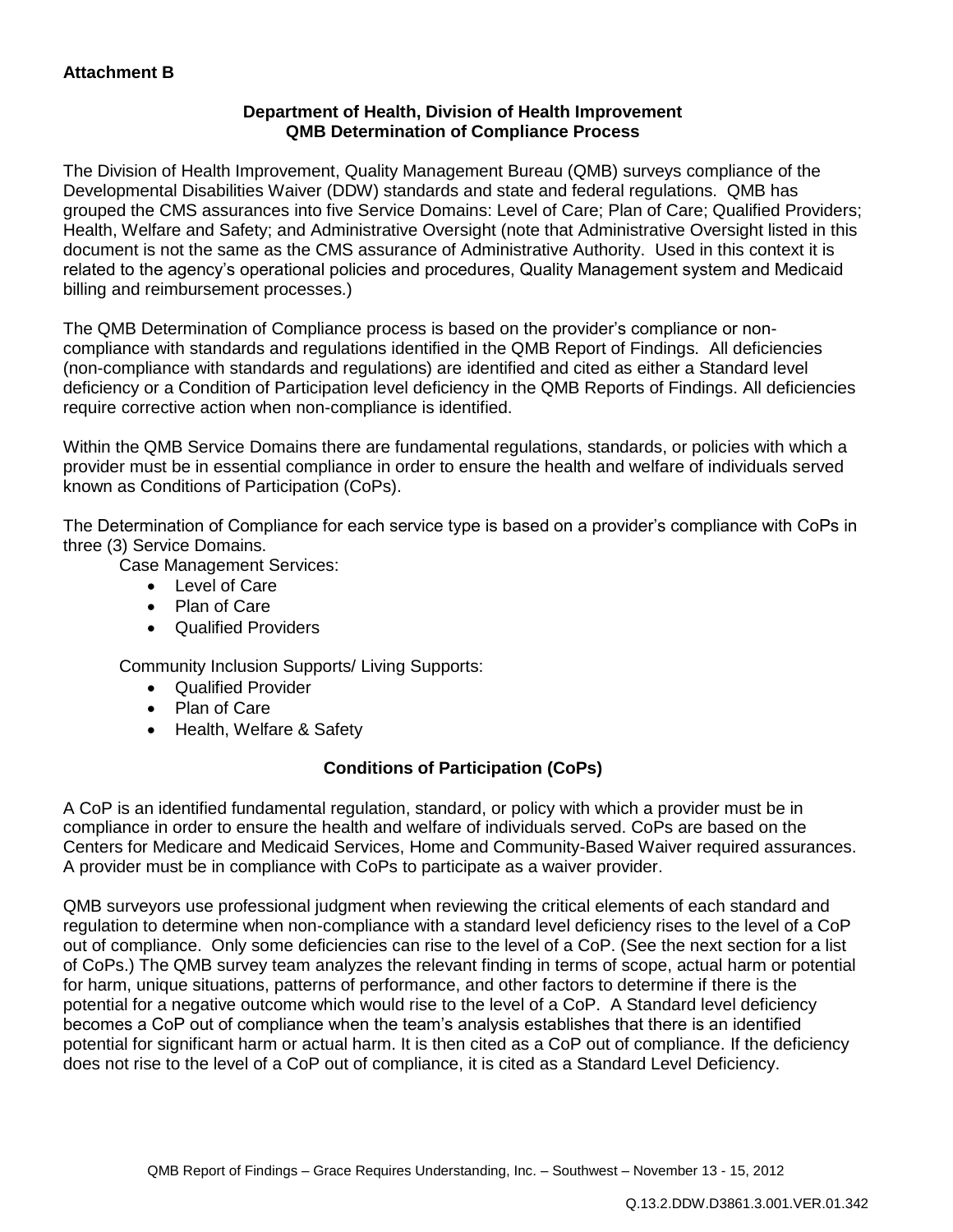The Division of Health Improvement (DHI) and the Developmental Disabilities Supports Division (DDSD) collaborated to revise the current Conditions of Participation (CoPs). There are seven Conditions of Participation in which providers must be in compliance.

## **CoPs and Service Domains for Case Management Supports are as follows:**

## **Service Domain: Level of Care**

Condition of Participation:

1. **Level of Care**: The Case Manager shall complete all required elements of the Long Term Care Assessment Abstract (LTCAA) to ensure ongoing eligibility for waiver services.

## **Service Domain: Plan of Care**

Condition of Participation:

2. **Individual Service Plan (ISP) Creation and Development**: Each individual shall have an ISP. The ISP shall be developed in accordance with DDSD regulations and standards and is updated at least annually or when warranted by changes in the individual's needs.

Condition of Participation:

3. **ISP Monitoring and Evaluation:** The Case Manager shall ensure the health and welfare of the individual through monitoring the implementation of ISP desired outcomes.

## **CoPs and Service Domain for ALL Service Providers is as follows:**

#### **Service Domain: Qualified Providers**

Condition of Participation:

4. **Qualified Providers**: Agencies shall ensure support staff has completed criminal background screening and all mandated trainings as required by the DDSD.

#### **CoPs and Service Domains for Living Supports and Inclusion Supports are as follows:**

#### **Service Domain: Plan of Care**

Condition of Participation:

5. **ISP Implementation**: Services provided shall be consistent with the components of the ISP and implemented to achieve desired outcomes.

#### **Service Domain: Health, Welfare & Safety**

Condition of Participation:

6. **Individual Health, Safety and Welfare: (Safety)** Individuals have the right to live and work in a safe environment.

Condition of Participation:

7. **Individual Health, Safety and Welfare (Healthcare Oversight)**: The provider shall support individuals to access needed healthcare services in a timely manner. Nursing, healthcare services and healthcare oversight shall be available and provided as needed to address individuals' health, safety and welfare.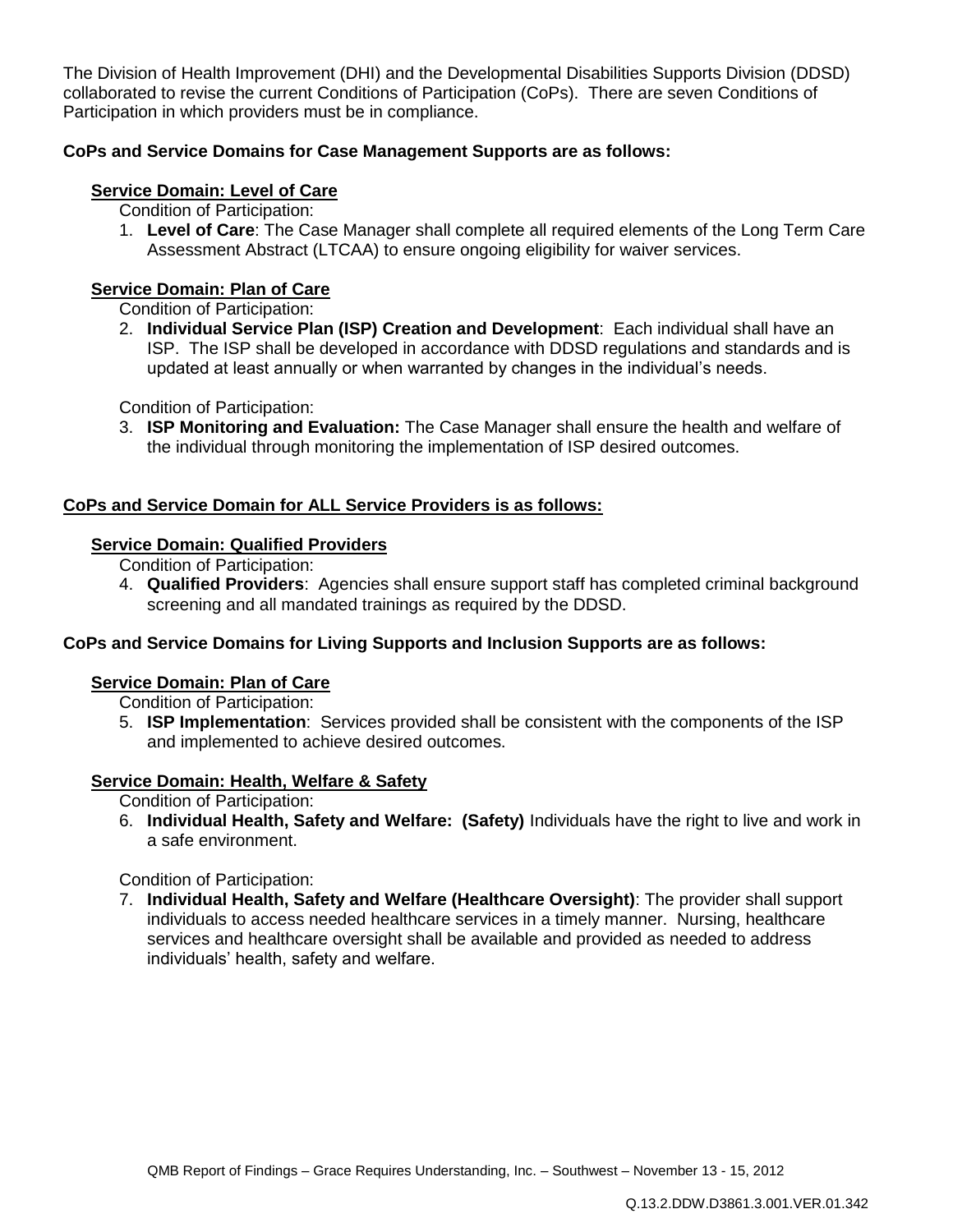## **QMB Compliance Determinations**

#### Compliance with Conditions of Participation

The QMB determination of *Compliance with Conditions of Participation* indicates that a provider is in compliance with all Conditions of Participation, (CoP). The agency has obtained a level of compliance such that there is a minimal potential for harm to individuals' health and safety. To qualify for a determination of Compliance with Conditions of Participation, the provider must be in compliance with all Conditions of Participation in all relevant Service Domains. The agency may also have Standard level deficiencies (deficiencies which are not at the condition level) out of compliance in any of the Service Domains.

### Partial-Compliance with Conditions of Participation

The QMB determination of *Partial-Compliance with Conditions of Participation* indicates that a provider is out of compliance with Conditions of Participation in one (1) to two (2) Service Domains. The agency may have one or more Condition level tags within a Service Domain. This partialcompliance, if not corrected, may result in a serious negative outcome or the potential for more than minimal harm to individuals' health and safety. The agency may also have Standard level deficiencies (deficiencies which are not at the condition level) in any of the Service Domains.

Providers receiving a repeat determination of Partial-Compliance for repeat deficiencies at the level of a Condition in any Service Domain may be referred by the Quality Management Bureau to the Internal Review Committee (IRC) for consideration of remedies and possible actions or sanctions.

## Non-Compliance with Conditions of Participation

The QMB determination of *Non-Compliance with Conditions of Participation* indicates a provider is significantly out of compliance with Conditions of Participation in multiple Service Domains. The agency may have one or more Condition level tags in each of 3 relevant Service Domains. This non-compliance, if not corrected, may result in a serious negative outcome or the potential for more than minimal harm to individuals' health and safety. The agency may also have Standard level deficiencies (deficiencies which are not at the condition level) in any of the Service Domains

Providers receiving a repeat determination of Non-Compliance will be referred by Quality Management Bureau to the Internal Review Committee (IRC) for consideration of remedies and possible actions or sanctions.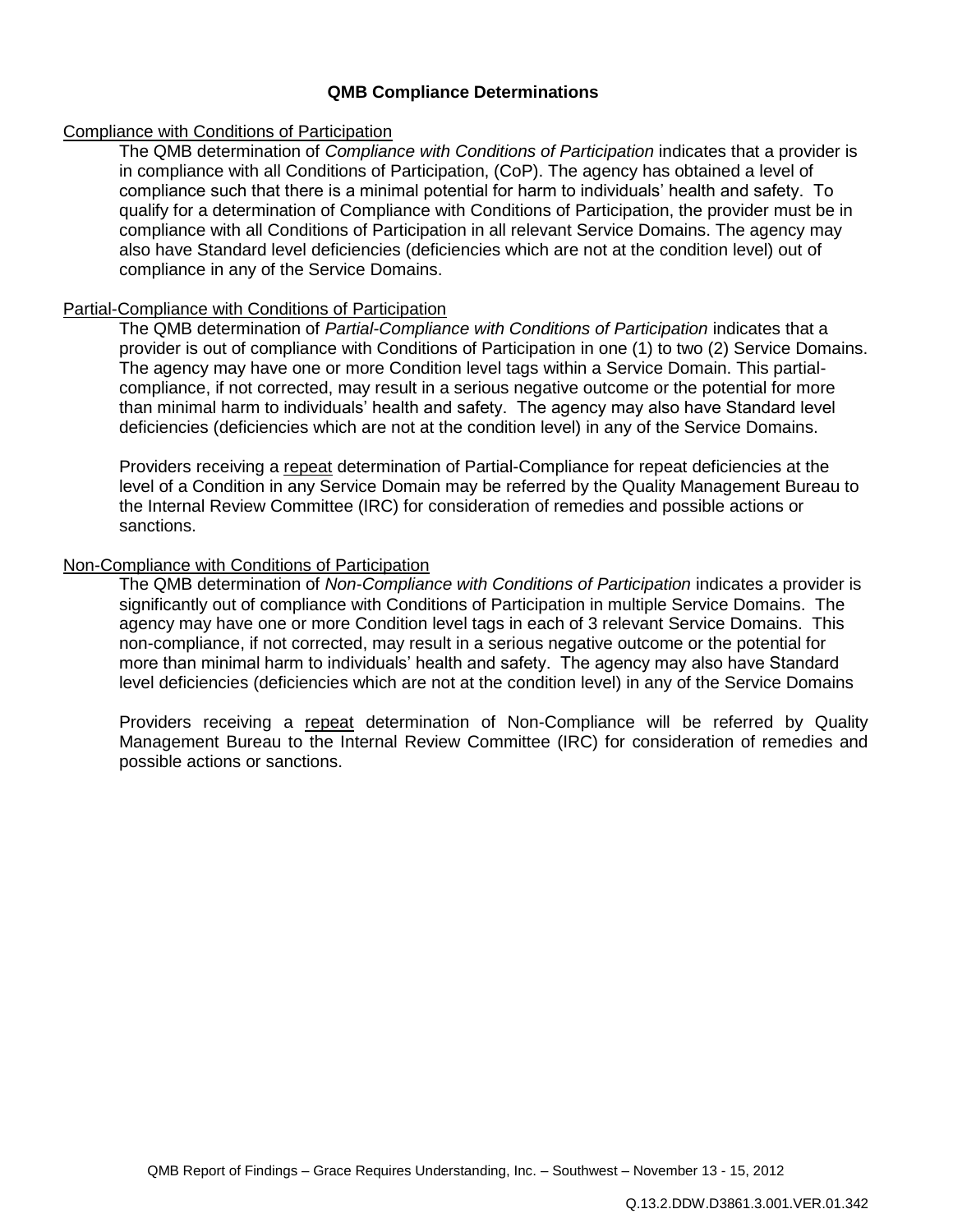## **Guidelines for the Provider Informal Reconsideration of Finding (IRF) Process**

## **Introduction:**

Throughout the QMB Survey process, surveyors are openly communicating with providers. Open communication means surveyors have clarified issues and/or requested missing information before completing the review through the use of the signed/dated "Document Request," or "administrative Needs," etc. forms. Regardless, there may still be instances where the provider disagrees with a specific finding. Providers may use the following process to informally dispute a finding.

# **Instructions:**

- 1. The Informal Reconsideration of the Finding (IRF) request must be in writing to the QMB Deputy Bureau Chief **within 10 business days** of receipt of the final Report of Findings.
- 2. The written request for an IRF *must* be completed on the QMB Request for Informal Reconsideration of Finding form available on the QMB website:<http://dhi.health.state.nm.us/qmb>
- 3. The written request for an IRF must specify in detail the request for reconsideration and why the finding is inaccurate.
- 4. The IRF request must include all supporting documentation or evidence.
- 5. If you have questions about the IRC process, email the IRF Chairperson, Scott Good at [scott.good@state.nm.us](mailto:scott.good@state.nm.us) for assistance.

## **The following limitations apply to the IRF process:**

- The request for an IRF and all supporting evidence must be received within 10 business days.
- Findings based on evidence requested during the survey and not provided may not be subject to reconsideration.
- The supporting documentation must be new evidence not previously reviewed or requested by the survey team.
- Providers must continue to complete their Plan of Correction during the IRF process
- Providers may not request an IRF to challenge the sampling methodology.
- Providers may not request an IRF based on disagreement with the nature of the standard or regulation.
- Providers may not request an IRF to challenge the team composition.
- Providers may not request an IRF to challenge the DHI/QMB determination of compliance or the length of their DDSD provider contract.

A Provider forfeits the right to an IRF if the request is not made within 10 business days of receiving the report and/or does not include all supporting documentation or evidence to show compliance with the standards and regulations.

The IRF Committee will review the request, the Provider will be notified in writing of the ruling; no face-toface meeting will be conducted.

When a Provider requests that a finding be reconsidered, it does not stop or delay the Plan of Correction process. **Providers must continue to complete the Plan of Correction, including the finding in dispute regardless of the IRF status.** If a finding is removed or modified, it will be noted and removed or modified from the Report of Findings. It should be noted that in some cases a Plan of Correction may be completed prior to the IRF process being completed. The provider will be notified in writing on the decisions of the IRF committee.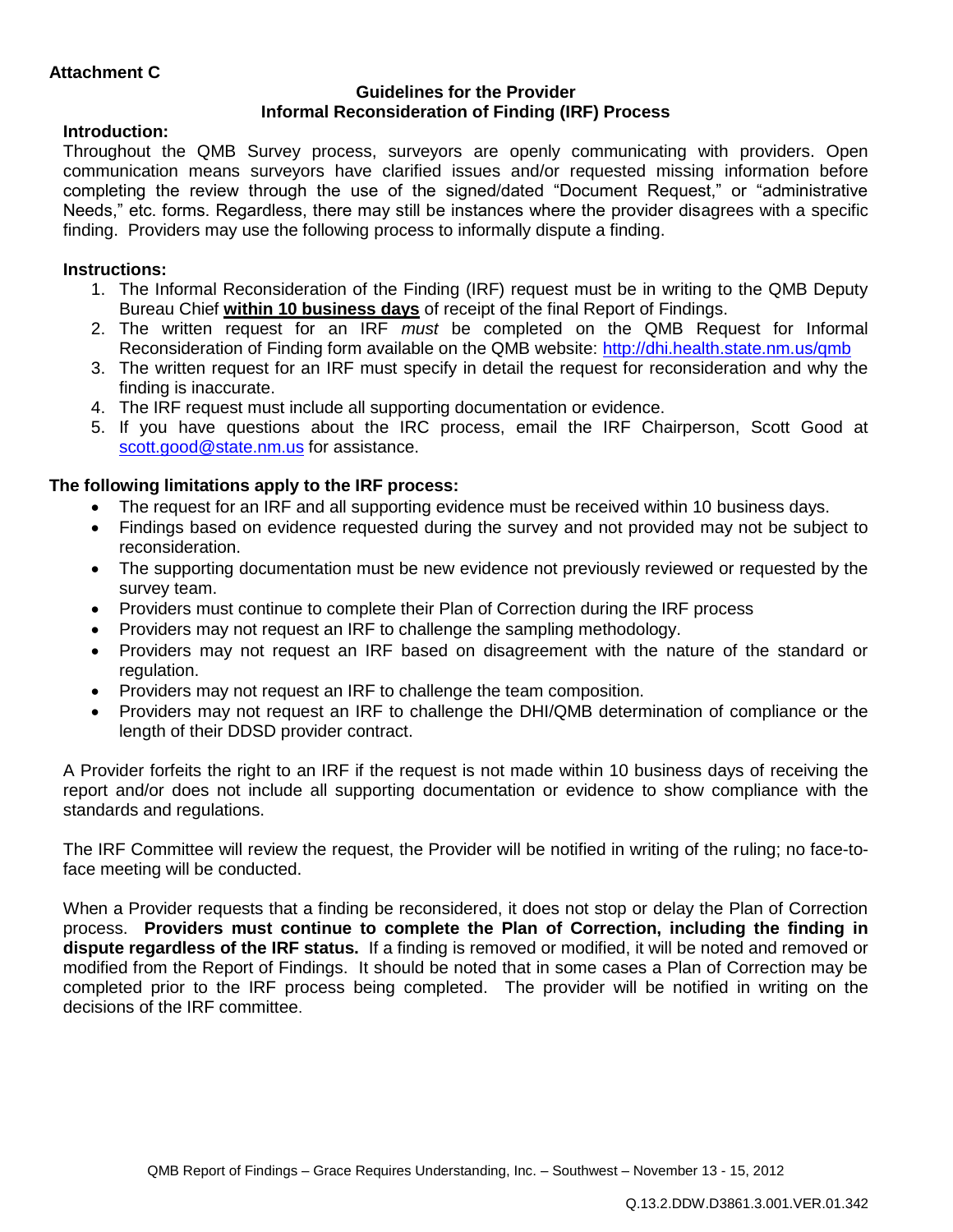| Agency:                     | Grace Requires Understanding, Inc - Southwest Region                                         |
|-----------------------------|----------------------------------------------------------------------------------------------|
| Program:                    | Developmental Disabilities Waiver                                                            |
| Service:                    | Living Supports (Family Living & Independent Living) & Inclusion Supports (Community Access) |
| Survey Type:                | Verification                                                                                 |
| <b>Routine Survey:</b>      | March 5 - 9, 2012                                                                            |
| <b>Verification Survey:</b> | November 13 – 15, 2012                                                                       |

| <b>Standard of Care</b>                                                                                                                                                                                                                                                                                                                                                                                                                                                                                                                                                                                                                                                                                                                                                                                                                                                                                                                                                                                                                                                                                                                                                                      | March 5-9, 2012 Deficiencies                                                                                                                                                                                                                                                                                                                                                                                                                                                                                                                                                                                                                                                                               | November 13 - 15, 2012 Deficiencies<br>Verification Survey - New and Repeat<br><b>Deficiencies</b>                                                                                                                                                                                                                                                                                                                                                                                                                                                                                                                                                                                                             |
|----------------------------------------------------------------------------------------------------------------------------------------------------------------------------------------------------------------------------------------------------------------------------------------------------------------------------------------------------------------------------------------------------------------------------------------------------------------------------------------------------------------------------------------------------------------------------------------------------------------------------------------------------------------------------------------------------------------------------------------------------------------------------------------------------------------------------------------------------------------------------------------------------------------------------------------------------------------------------------------------------------------------------------------------------------------------------------------------------------------------------------------------------------------------------------------------|------------------------------------------------------------------------------------------------------------------------------------------------------------------------------------------------------------------------------------------------------------------------------------------------------------------------------------------------------------------------------------------------------------------------------------------------------------------------------------------------------------------------------------------------------------------------------------------------------------------------------------------------------------------------------------------------------------|----------------------------------------------------------------------------------------------------------------------------------------------------------------------------------------------------------------------------------------------------------------------------------------------------------------------------------------------------------------------------------------------------------------------------------------------------------------------------------------------------------------------------------------------------------------------------------------------------------------------------------------------------------------------------------------------------------------|
|                                                                                                                                                                                                                                                                                                                                                                                                                                                                                                                                                                                                                                                                                                                                                                                                                                                                                                                                                                                                                                                                                                                                                                                              | <b>CMS Assurance – Service Plans: ISP Implementation –</b> Services are delivered in accordance with the service plan, including type,                                                                                                                                                                                                                                                                                                                                                                                                                                                                                                                                                                     |                                                                                                                                                                                                                                                                                                                                                                                                                                                                                                                                                                                                                                                                                                                |
| scope, amount, duration and frequency specified in the service plan.                                                                                                                                                                                                                                                                                                                                                                                                                                                                                                                                                                                                                                                                                                                                                                                                                                                                                                                                                                                                                                                                                                                         |                                                                                                                                                                                                                                                                                                                                                                                                                                                                                                                                                                                                                                                                                                            |                                                                                                                                                                                                                                                                                                                                                                                                                                                                                                                                                                                                                                                                                                                |
| Tag #1A32 & 6L14 ISP Implementation                                                                                                                                                                                                                                                                                                                                                                                                                                                                                                                                                                                                                                                                                                                                                                                                                                                                                                                                                                                                                                                                                                                                                          | <b>Condition of Participation Level Deficiency</b>                                                                                                                                                                                                                                                                                                                                                                                                                                                                                                                                                                                                                                                         | <b>Standard Level Deficiency</b>                                                                                                                                                                                                                                                                                                                                                                                                                                                                                                                                                                                                                                                                               |
| NMAC 7.26.5.16.C and D Development of the ISP.<br>Implementation of the ISP. The ISP shall be<br>implemented according to the timelines determined<br>by the IDT and as specified in the ISP for each<br>stated desired outcomes and action plan.<br>C. The IDT shall review and discuss information and<br>recommendations with the individual, with the goal<br>of supporting the individual in attaining desired<br>outcomes. The IDT develops an ISP based upon<br>the individual's personal vision statement, strengths,<br>needs, interests and preferences. The ISP is a<br>dynamic document, revised periodically, as needed,<br>and amended to reflect progress towards personal<br>goals and achievements consistent with the<br>individual's future vision. This regulation is<br>consistent with standards established for individual<br>plan development as set forth by the commission on<br>the accreditation of rehabilitation facilities (CARF)<br>and/or other program accreditation approved and<br>adopted by the developmental disabilities division<br>and the department of health. It is the policy of the<br>developmental disabilities division (DDD), that to the | After an analysis of the evidence it has been<br>determined there is a significant potential for a<br>negative outcome to occur.<br>Based on record review, the Agency failed to<br>implement the ISP according to the timelines<br>determined by the IDT and as specified in the ISP<br>for each stated desired outcomes and action plan for<br>14 of 22 individuals.<br>Per Individuals ISP the following was found with<br>regards to the implementation of ISP Outcomes:<br><b>Administrative Files Reviewed:</b><br><b>Family Living Data Collection/Data</b><br>Tracking/Progress with regards to ISP<br><b>Outcomes:</b><br>Individual #15<br>• None found for 10/2011 & 12/2011.<br>Individual #16 | <b>New/Repeat Finding:</b><br>Based on record review, the Agency failed to<br>implement the ISP according to the timelines<br>determined by the IDT and as specified in the ISP<br>for each stated desired outcomes and action plan for<br>1 of 19 individuals.<br>Per Individuals ISP the following was found with<br>regards to the implementation of ISP Outcomes:<br><b>Administrative Files Reviewed:</b><br><b>Community Access Data Collection/Data</b><br>Tracking/Progress with regards to ISP<br><b>Outcomes:</b><br>Individual #1<br>• Review of Agency's documented Outcomes &<br>Action Steps do not match the current ISP<br>Outcomes and Action Steps for the<br>Work/Education/Volunteer area. |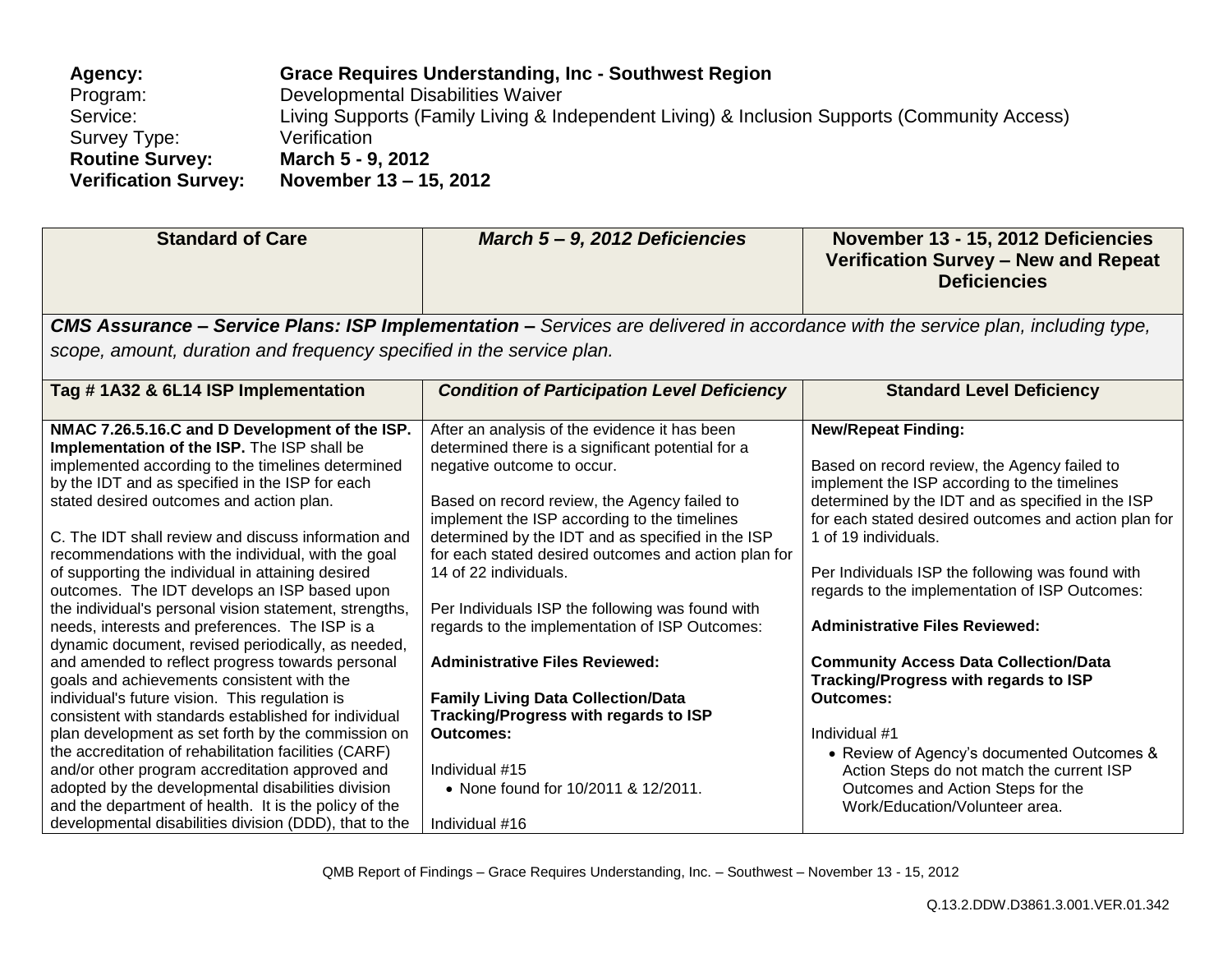| extent permitted by funding, each individual receive<br>supports and services that will assist and encourage<br>independence and productivity in the community and<br>attempt to prevent regression or loss of current<br>capabilities. Services and supports include<br>specialized and/or generic services, training,<br>education and/or treatment as determined by the<br>IDT and documented in the ISP.<br>D. The intent is to provide choice and obtain<br>opportunities for individuals to live, work and play<br>with full participation in their communities. The<br>following principles provide direction and purpose in<br>planning for individuals with developmental<br>disabilities.<br>[05/03/94; 01/15/97; Recompiled 10/31/01] | • None found for 11/2011.<br><b>Independent Living Data Collection/Data</b><br>Tracking/Progress with regards to ISP<br><b>Outcomes:</b><br>Individual #17<br>• None found for 11/2011 - 1/2012.<br><b>Adult Habilitation Data Collection/Data</b><br>Tracking/Progress with regards to ISP<br><b>Outcomes:</b><br>Individual #5<br>• None found for 11/2011 - 1/2012.<br>Individual #6<br>• None found for 11/2011.<br>Individual #7<br>• None found for $11/2011 - 1/2012$ .<br>Individual #12<br>• None found for $11/2011 - 1/2012$ .<br>Individual #13<br>• None found for 11/2011 - 1/2012.<br>Individual #18<br>• No Outcomes or DDSD exemption/decision<br>justification found for Adult Habilitation Services.<br>As indicated by NMAC 7.26.5.14 "Outcomes are | • Review of Agency's documented Outcomes &<br>Action Steps do not match the current ISP<br>Outcomes and Action Steps for the Develop<br>Relationships/Have Fun area. |
|--------------------------------------------------------------------------------------------------------------------------------------------------------------------------------------------------------------------------------------------------------------------------------------------------------------------------------------------------------------------------------------------------------------------------------------------------------------------------------------------------------------------------------------------------------------------------------------------------------------------------------------------------------------------------------------------------------------------------------------------------|-------------------------------------------------------------------------------------------------------------------------------------------------------------------------------------------------------------------------------------------------------------------------------------------------------------------------------------------------------------------------------------------------------------------------------------------------------------------------------------------------------------------------------------------------------------------------------------------------------------------------------------------------------------------------------------------------------------------------------------------------------------------------|----------------------------------------------------------------------------------------------------------------------------------------------------------------------|
|                                                                                                                                                                                                                                                                                                                                                                                                                                                                                                                                                                                                                                                                                                                                                  | required for any life area for which the individual<br>receives services funded by the developmental<br>disabilities Medicaid waiver."                                                                                                                                                                                                                                                                                                                                                                                                                                                                                                                                                                                                                                  |                                                                                                                                                                      |
|                                                                                                                                                                                                                                                                                                                                                                                                                                                                                                                                                                                                                                                                                                                                                  | Individual #19<br>• None found for 11/2011 - 1/2012.                                                                                                                                                                                                                                                                                                                                                                                                                                                                                                                                                                                                                                                                                                                    |                                                                                                                                                                      |
|                                                                                                                                                                                                                                                                                                                                                                                                                                                                                                                                                                                                                                                                                                                                                  | Individual #21<br>• None found for $11/2011$ .                                                                                                                                                                                                                                                                                                                                                                                                                                                                                                                                                                                                                                                                                                                          |                                                                                                                                                                      |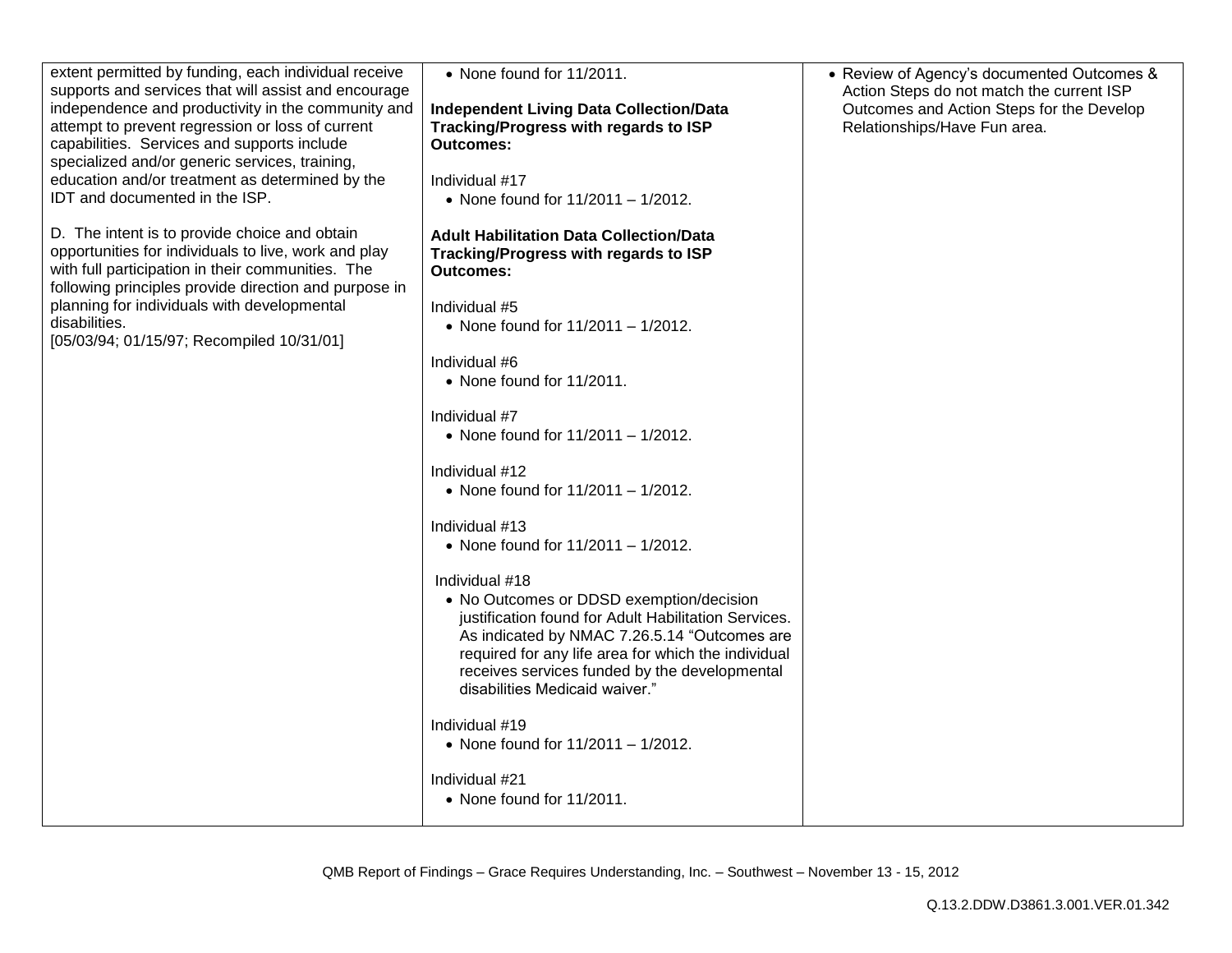| <b>Community Access Data Collection/Data</b><br>Tracking/Progress with regards to ISP<br><b>Outcomes:</b>                                                                                                                                                                                                  |  |
|------------------------------------------------------------------------------------------------------------------------------------------------------------------------------------------------------------------------------------------------------------------------------------------------------------|--|
| Individual #1<br>• None found for 1/2012.                                                                                                                                                                                                                                                                  |  |
| Individual #7<br>• None found for 11/2011 - 1/2012.                                                                                                                                                                                                                                                        |  |
| Individual #14<br>• None found for $11/2011 - 12/2011$ .                                                                                                                                                                                                                                                   |  |
| Individual #22<br>• No Outcomes or DDSD exemption/decision<br>justification found for Community Access<br>Services. As indicated by NMAC 7.26.5.14<br>"Outcomes are required for any life area for<br>which the individual receives services funded by<br>the developmental disabilities Medicaid waiver." |  |
|                                                                                                                                                                                                                                                                                                            |  |
|                                                                                                                                                                                                                                                                                                            |  |
|                                                                                                                                                                                                                                                                                                            |  |
|                                                                                                                                                                                                                                                                                                            |  |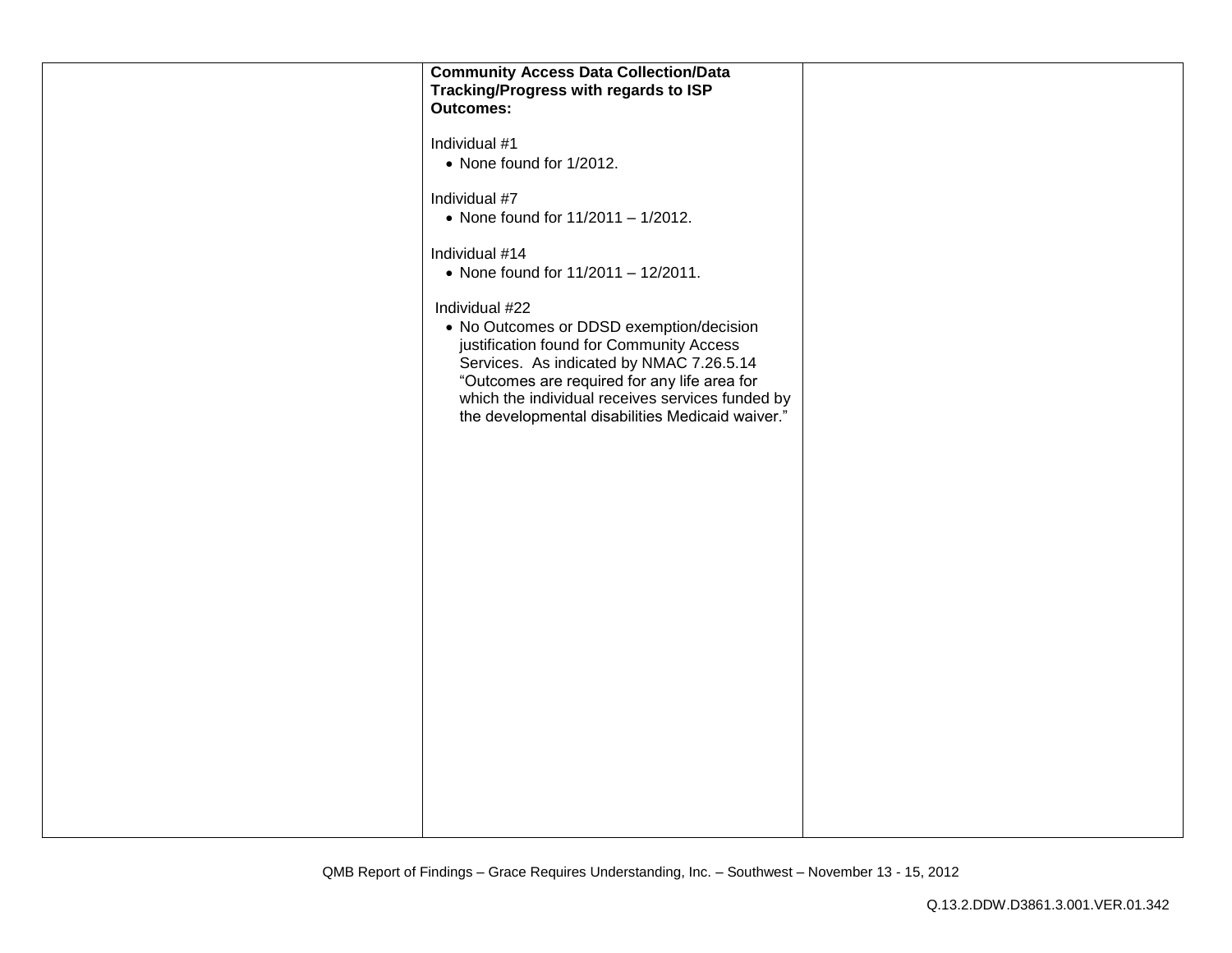| <b>Standard of Care</b>                                                                                                                                                                                                                                                                                                                                                                                                                                                                                                                                                                                                                                                                                                                                                                                                                                                                                                                                                                                                                                                                                                                                                                                                                                                                                                                                                                                                                                                                                                          | March 5-9, 2012 Deficiencies                                                                                                                                                                                                                                                                                                                                                                                                                                                                                                                                                                                                                                                                                                                                                                                                                                                                                                                                                              | November 13 - 15, 2012 Deficiencies<br>Verification Survey - New and Repeat<br><b>Deficiencies</b>                                                                                                                                                                                                                                                                                |
|----------------------------------------------------------------------------------------------------------------------------------------------------------------------------------------------------------------------------------------------------------------------------------------------------------------------------------------------------------------------------------------------------------------------------------------------------------------------------------------------------------------------------------------------------------------------------------------------------------------------------------------------------------------------------------------------------------------------------------------------------------------------------------------------------------------------------------------------------------------------------------------------------------------------------------------------------------------------------------------------------------------------------------------------------------------------------------------------------------------------------------------------------------------------------------------------------------------------------------------------------------------------------------------------------------------------------------------------------------------------------------------------------------------------------------------------------------------------------------------------------------------------------------|-------------------------------------------------------------------------------------------------------------------------------------------------------------------------------------------------------------------------------------------------------------------------------------------------------------------------------------------------------------------------------------------------------------------------------------------------------------------------------------------------------------------------------------------------------------------------------------------------------------------------------------------------------------------------------------------------------------------------------------------------------------------------------------------------------------------------------------------------------------------------------------------------------------------------------------------------------------------------------------------|-----------------------------------------------------------------------------------------------------------------------------------------------------------------------------------------------------------------------------------------------------------------------------------------------------------------------------------------------------------------------------------|
|                                                                                                                                                                                                                                                                                                                                                                                                                                                                                                                                                                                                                                                                                                                                                                                                                                                                                                                                                                                                                                                                                                                                                                                                                                                                                                                                                                                                                                                                                                                                  | <b>CMS Assurance – Qualified Providers –</b> The State monitors non-licensed/non-certified providers to assure adherence to waiver                                                                                                                                                                                                                                                                                                                                                                                                                                                                                                                                                                                                                                                                                                                                                                                                                                                        |                                                                                                                                                                                                                                                                                                                                                                                   |
| requirements and the approved waiver.                                                                                                                                                                                                                                                                                                                                                                                                                                                                                                                                                                                                                                                                                                                                                                                                                                                                                                                                                                                                                                                                                                                                                                                                                                                                                                                                                                                                                                                                                            |                                                                                                                                                                                                                                                                                                                                                                                                                                                                                                                                                                                                                                                                                                                                                                                                                                                                                                                                                                                           | requirements. The State implements its policies and procedures for verifying that provider training is conducted in accordance with State                                                                                                                                                                                                                                         |
| Tag #1A20 Direct Support Personnel<br><b>Training</b>                                                                                                                                                                                                                                                                                                                                                                                                                                                                                                                                                                                                                                                                                                                                                                                                                                                                                                                                                                                                                                                                                                                                                                                                                                                                                                                                                                                                                                                                            | <b>Standard Level Deficiency</b>                                                                                                                                                                                                                                                                                                                                                                                                                                                                                                                                                                                                                                                                                                                                                                                                                                                                                                                                                          | <b>Standard Level Deficiency</b>                                                                                                                                                                                                                                                                                                                                                  |
| Developmental Disabilities (DD) Waiver Service<br>Standards effective 4/1/2007<br><b>CHAPTER 1 IV. GENERAL REQUIREMENTS FOR</b><br><b>PROVIDER AGENCY SERVICE PERSONNEL: The</b><br>objective of this section is to establish personnel<br>standards for DD Medicaid Waiver Provider<br>Agencies for the following services: Community<br>Living Supports, Community Inclusion Services,<br>Respite, Substitute Care and Personal Support<br>Companion Services. These standards apply to all<br>personnel who provide services, whether directly<br>employed or subcontracting with the Provider<br>Agency. Additional personnel requirements and<br>qualifications may be applicable for specific service<br>standards.<br>C. Orientation and Training Requirements:<br>Orientation and training for direct support staff and<br>his or her supervisors shall comply with the<br>DDSD/DOH Policy Governing the Training<br>Requirements for Direct Support Staff and Internal<br>Service Coordinators Serving Individuals with<br>Developmental Disabilities to include the following:<br>Each new employee shall receive appropriate<br>(1)<br>orientation, including but not limited to, all<br>policies relating to fire prevention, accident<br>prevention, incident management and<br>reporting, and emergency procedures; and<br>Individual-specific training for each individual<br>(2)<br>under his or her direct care, as described in the<br>individual service plan, prior to working alone<br>with the individual. | Based on record review, the Agency failed to ensure<br>that Orientation and Training requirements were met<br>for 44 of 173 Direct Support Personnel.<br>Review of Direct Support Personnel training records<br>found no evidence of the following required<br>DOH/DDSD trainings and certification being<br>completed:<br>• Pre- Service (DSP #72, 107, 127, 189 & 202)<br>• Foundation for Health & Wellness (DSP #147 &<br>189)<br>• Person-Centered Planning (1-Day) (DSP #49, 67,<br>72, 107, 119, 136, 159 & 189)<br>• First Aid (DSP #50, 54, 63, 66, 88, 89, 115, 118,<br>131, 141, 166, 175, 176, 196, 205 & 206)<br>• CPR (DSP #45, 50, 54, 66, 83, 88, 115, 118, 131,<br>148, 161, 164, 166, 170, 175, 176, 191, 196, 205<br>& 212)<br>• Assisting With Medication Delivery (DSP #72, 86,<br>87, 107, 115, 135, 141, 175, 189 & 191)<br>• Participatory Communication & Choice Making<br>(DSP #80, 101, 117, 119, 141, 162 & 191)<br>• Advocacy 101 (DSP #119, 141, 147 & 184) | <b>New/Repeat Finding:</b><br>Based on record review, the Agency failed to ensure<br>that Orientation and Training requirements were met<br>for 1 of 148 Direct Support Personnel.<br>Review of Direct Support Personnel training records<br>found no evidence of the following required<br>DOH/DDSD trainings and certification being<br>completed:<br>• Pre- Service (DSP #224) |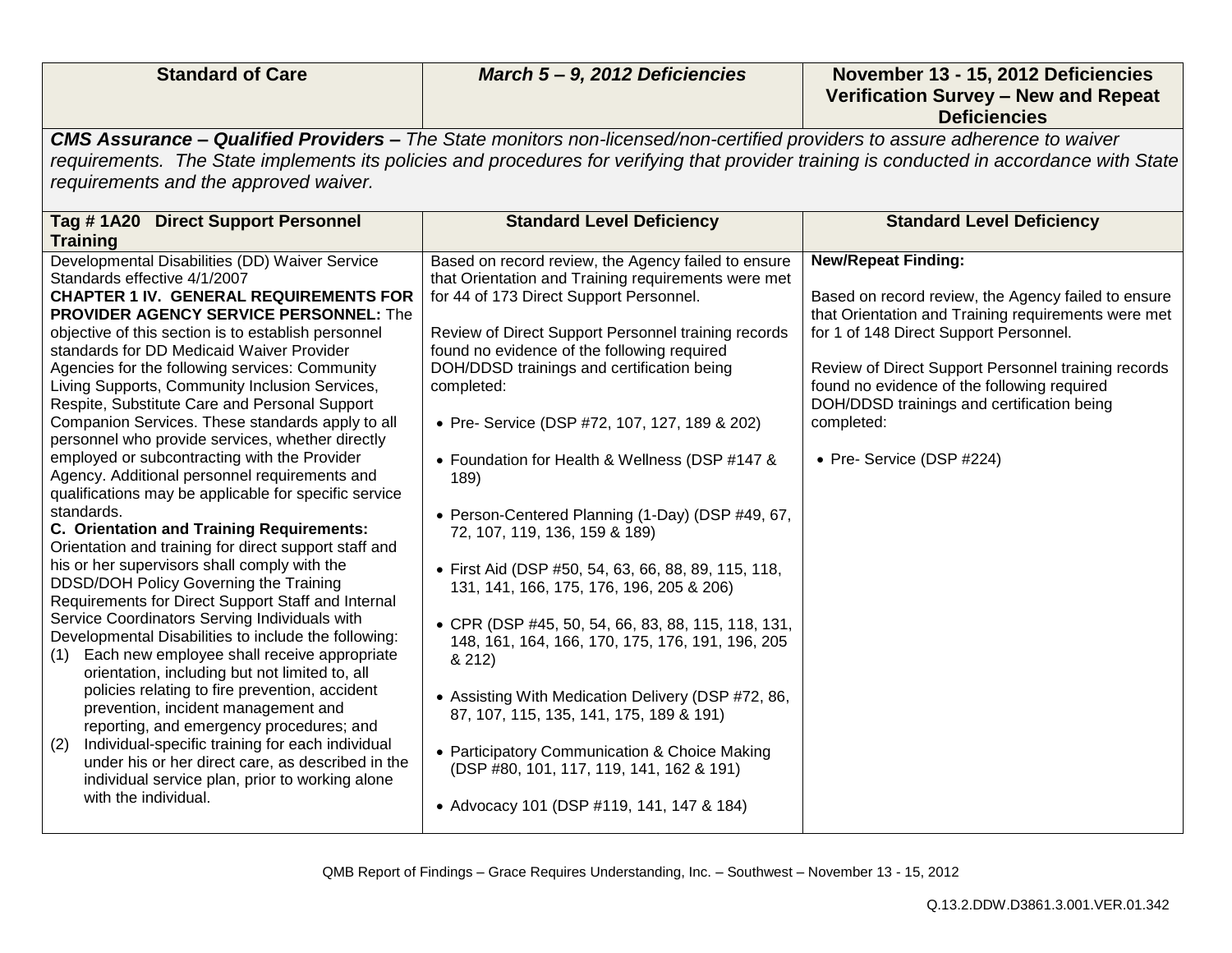| Department of Health (DOH) Developmental                                                       | • Positive Behavior Supports Strategies (DSP #80, |  |
|------------------------------------------------------------------------------------------------|---------------------------------------------------|--|
| <b>Disabilities Supports Division (DDSD) Policy -</b>                                          | 119, 141, 147 & 184)                              |  |
| <b>Policy Title: Training Requirements for Direct</b>                                          |                                                   |  |
| Service Agency Staff Policy - Eff. March 1, 2007 -                                             | • Teaching & Support Strategies (DSP #80, 119,    |  |
| <b>II. POLICY STATEMENTS:</b>                                                                  | 141, 147, 171 & 184)                              |  |
| A. Individuals shall receive services from competent                                           |                                                   |  |
| and qualified staff.                                                                           |                                                   |  |
| B. Staff shall complete individual-specific (formerly                                          |                                                   |  |
| known as "Addendum B") training requirements in                                                |                                                   |  |
| accordance with the specifications described in the                                            |                                                   |  |
| individual service plan (ISP) of each individual                                               |                                                   |  |
| served.                                                                                        |                                                   |  |
| C. Staff shall complete training on DOH-approved                                               |                                                   |  |
| incident reporting procedures in accordance with 7                                             |                                                   |  |
| NMAC 1.13.                                                                                     |                                                   |  |
| D. Staff providing direct services shall complete                                              |                                                   |  |
| training in universal precautions on an annual basis.                                          |                                                   |  |
| The training materials shall meet Occupational                                                 |                                                   |  |
| Safety and Health Administration (OSHA)                                                        |                                                   |  |
| requirements.                                                                                  |                                                   |  |
| E. Staff providing direct services shall maintain                                              |                                                   |  |
| certification in first aid and CPR. The training                                               |                                                   |  |
| materials shall meet OSHA requirements/guidelines.<br>F. Staff who may be exposed to hazardous |                                                   |  |
| chemicals shall complete relevant training in                                                  |                                                   |  |
| accordance with OSHA requirements.                                                             |                                                   |  |
| G. Staff shall be certified in a DDSD-approved                                                 |                                                   |  |
| behavioral intervention system (e.g., Mandt, CPI)                                              |                                                   |  |
| before using physical restraint techniques. Staff                                              |                                                   |  |
| members providing direct services shall maintain                                               |                                                   |  |
| certification in a DDSD-approved behavioral                                                    |                                                   |  |
| intervention system if an individual they support has                                          |                                                   |  |
| a behavioral crisis plan that includes the use of                                              |                                                   |  |
| physical restraint techniques.                                                                 |                                                   |  |
| H. Staff shall complete and maintain certification in a                                        |                                                   |  |
| DDSD-approved medication course in accordance                                                  |                                                   |  |
| with the DDSD Medication Delivery Policy M-001.                                                |                                                   |  |
| I. Staff providing direct services shall complete                                              |                                                   |  |
| safety training within the first thirty (30) days of                                           |                                                   |  |
| employment and before working alone with an                                                    |                                                   |  |
| individual receiving service.                                                                  |                                                   |  |
|                                                                                                |                                                   |  |
|                                                                                                |                                                   |  |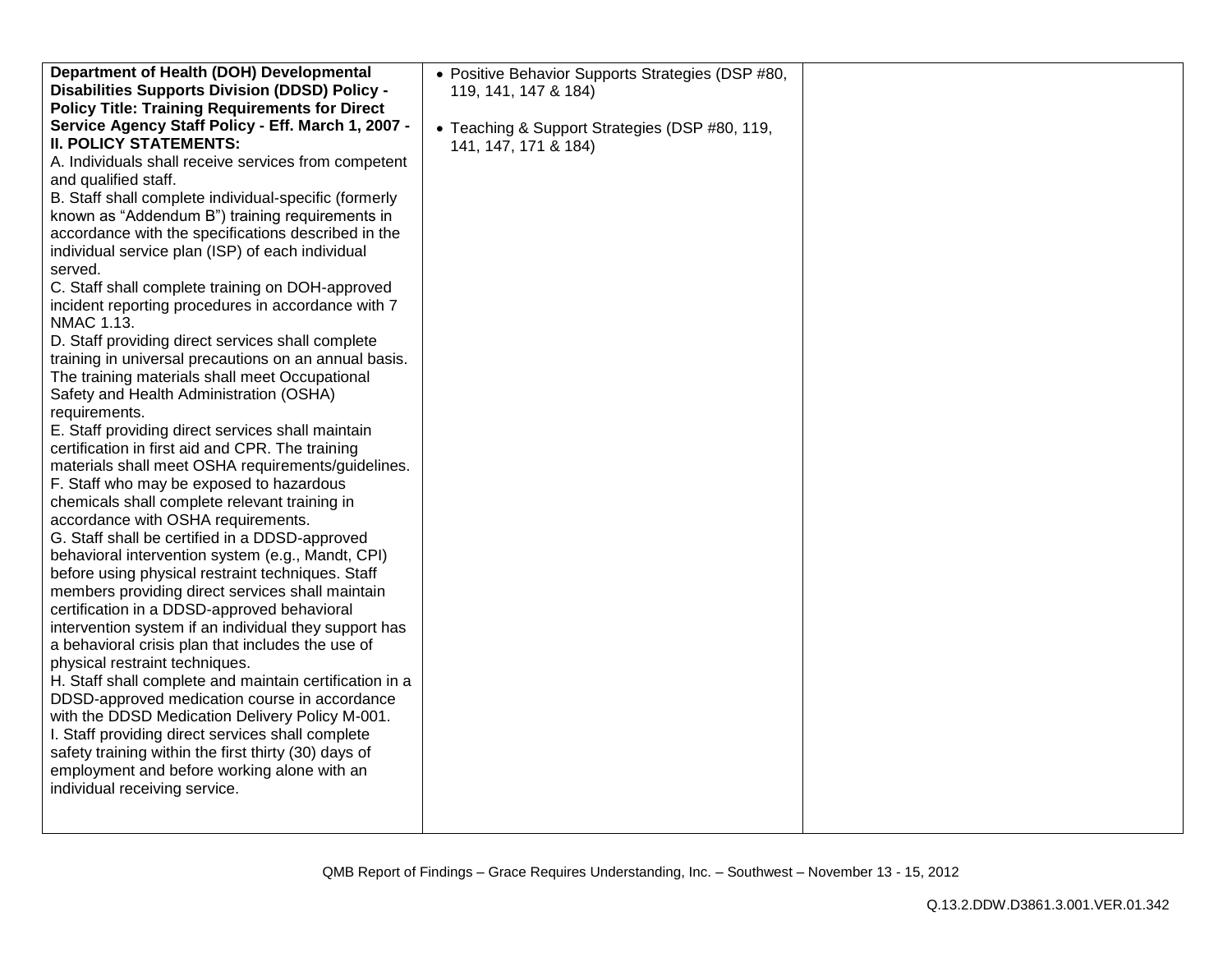| Tag #1A26 Consolidated On-line                                                                    | <b>Condition of Participation Level Deficiency</b> | <b>Standard Level Deficiency</b>                    |
|---------------------------------------------------------------------------------------------------|----------------------------------------------------|-----------------------------------------------------|
| <b>Registry/Employee Abuse Registry</b>                                                           |                                                    |                                                     |
| NMAC 7.1.12.8 REGISTRY ESTABLISHED;                                                               | After an analysis of the evidence it has been      | <b>New/Repeat Finding:</b>                          |
| PROVIDER INQUIRY REQUIRED: Upon the                                                               | determined there is a significant potential for a  |                                                     |
| effective date of this rule, the department has                                                   | negative outcome to occur.                         | Based on record review, the Agency failed to        |
| established and maintains an accurate and complete                                                |                                                    | maintain documentation in the employee's personnel  |
| electronic registry that contains the name, date of                                               | Based on record review, the Agency failed to       | records that evidenced inquiry to the Employee      |
| birth, address, social security number, and other                                                 | maintain documentation in the employee's personnel | Abuse Registry prior to employment for 1 of 169     |
| appropriate identifying information of all persons                                                | records that evidenced inquiry to the Employee     | Agency Personnel.                                   |
| who, while employed by a provider, have been                                                      | Abuse Registry prior to employment for 18 of 185   |                                                     |
| determined by the department, as a result of an                                                   | Agency Personnel.                                  | The following Agency personnel records              |
| investigation of a complaint, to have engaged in a                                                |                                                    | contained no evidence of the Employee Abuse         |
| substantiated registry-referred incident of abuse,                                                | The following Agency personnel records             | <b>Registry being completed:</b>                    |
| neglect or exploitation of a person receiving care or                                             | contained NO evidence of the Employee Abuse        |                                                     |
| services from a provider. Additions and updates to                                                | <b>Registry being completed:</b>                   | <b>Direct Support Personnel (DSP):</b>              |
| the registry shall be posted no later than two (2)                                                |                                                    | • #223 - Date of hire 6/12/2009.                    |
| business days following receipt. Only department                                                  | <b>Direct Support Personnel (DSP):</b>             |                                                     |
| staff designated by the custodian may access,                                                     | • #81 - Date of hire 5/20/2008.                    |                                                     |
| maintain and update the data in the registry.                                                     |                                                    | Note: Staff #223 was working with the agency at the |
| Provider requirement to inquire of<br>Α.                                                          | • #95 - Date of hire 1/18/2008.                    | time of the original routine survey but the agency  |
| registry. A provider, prior to employing or<br>contracting with an employee, shall inquire of the |                                                    | omitted the name from the list requested.           |
| registry whether the individual under consideration                                               | • #122 - Date of hire 3/11/2005.                   |                                                     |
| for employment or contracting is listed on the                                                    |                                                    |                                                     |
| registry.                                                                                         | • #132 – Date of hire 12/2/2004.                   |                                                     |
| В.<br>Prohibited employment. A provider may                                                       |                                                    |                                                     |
| not employ or contract with an individual to be an                                                | • #140 - Date of hire 10/16/2006.                  |                                                     |
| employee if the individual is listed on the registry as                                           |                                                    |                                                     |
| having a substantiated registry-referred incident of                                              | • #147 - Date of Hire 12/15/2009.                  |                                                     |
| abuse, neglect or exploitation of a person receiving                                              | • #201 - Date of hire 9/25/2008.                   |                                                     |
| care or services from a provider.                                                                 |                                                    |                                                     |
| Documentation of inquiry to registry.<br>D.                                                       | • #210 - Date of hire 9/7/2007.                    |                                                     |
| The provider shall maintain documentation in the                                                  |                                                    |                                                     |
| employee's personnel or employment records that                                                   | <b>Service Coordination Personnel (SC):</b>        |                                                     |
| evidences the fact that the provider made an inquiry                                              | • #214 - Date of hire 7/18/2011.                   |                                                     |
| to the registry concerning that employee prior to                                                 |                                                    |                                                     |
| employment. Such documentation must include                                                       | The following Agency Personnel records             |                                                     |
| evidence, based on the response to such inquiry                                                   | contained evidence that indicated the Employee     |                                                     |
| received from the custodian by the provider, that the                                             | Abuse Registry was completed after hire:           |                                                     |
| employee was not listed on the registry as having a                                               |                                                    |                                                     |
| substantiated registry-referred incident of abuse,                                                | <b>Direct Support Personnel (DSP):</b>             |                                                     |
| neglect or exploitation.                                                                          | $\bullet$ #84 - Date of hire 9/1/2007, completed   |                                                     |
| Ε.<br>Documentation for other staff. With                                                         |                                                    |                                                     |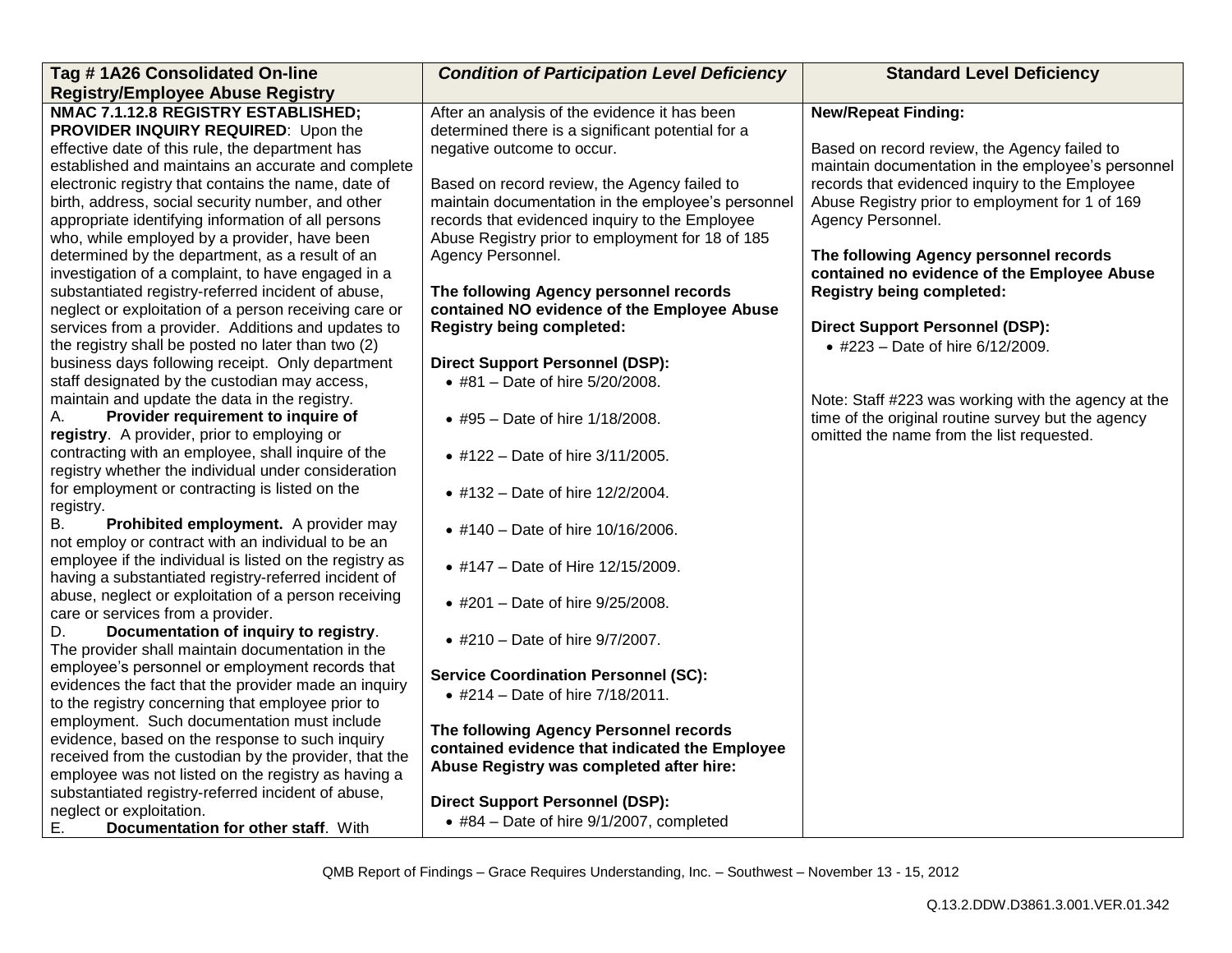| respect to all employed or contracted individuals<br>providing direct care who are licensed health care<br>professionals or certified nurse aides, the provider<br>shall maintain documentation reflecting the<br>individual's current licensure as a health care<br>professional or current certification as a nurse aide.<br>Consequences of noncompliance. The<br>F.<br>department or other governmental agency having<br>regulatory enforcement authority over a provider<br>may sanction a provider in accordance with<br>applicable law if the provider fails to make an<br>appropriate and timely inquiry of the registry, or fails<br>to maintain evidence of such inquiry, in connection<br>with the hiring or contracting of an employee; or for<br>employing or contracting any person to work as an<br>employee who is listed on the registry. Such<br>sanctions may include a directed plan of correction,<br>civil monetary penalty not to exceed five thousand<br>dollars (\$5000) per instance, or termination or non-<br>renewal of any contract with the department or other<br>governmental agency.<br>Developmental Disabilities (DD) Waiver Service<br>Standards effective 4/1/2007<br><b>Chapter 1.IV. General Provider Requirements.</b><br>D. Criminal History Screening: All personnel shall<br>be screened by the Provider Agency in regard to the<br>employee's qualifications, references, and<br>employment history, prior to employment. All<br>Provider Agencies shall comply with the Criminal<br>Records Screening for Caregivers 7.1.12 NMAC and<br>Employee Abuse Registry 7.1.12 NMAC as required<br>by the Department of Health, Division of Health<br>Improvement. | $3/7/2012$ .<br>$\bullet$ #89 - Date of hire 1/1/2010, completed<br>3/31/2010.<br>$\bullet$ #120 - Date of hire 4/25/2011, completed<br>$5/5/2011$ .<br>$\bullet$ #127 – Date of hire 10/8/2011, completed<br>1/25/2012<br>$\bullet$ #149 – Date of hire 9/7/2011, completed<br>12/27/2011<br>$\bullet$ #161 - Date of hire 8/8/2011, completed<br>8/11/2011<br>$\bullet$ #165 - Date of hire 9/21/2011, completed<br>9/29/2011<br>$\bullet$ #180 – Date of hire 12/1/2007, completed<br>3/7/2012<br>$\bullet$ #182 – Date of hire 12/1/2007, completed<br>3/7/2012 |  |
|----------------------------------------------------------------------------------------------------------------------------------------------------------------------------------------------------------------------------------------------------------------------------------------------------------------------------------------------------------------------------------------------------------------------------------------------------------------------------------------------------------------------------------------------------------------------------------------------------------------------------------------------------------------------------------------------------------------------------------------------------------------------------------------------------------------------------------------------------------------------------------------------------------------------------------------------------------------------------------------------------------------------------------------------------------------------------------------------------------------------------------------------------------------------------------------------------------------------------------------------------------------------------------------------------------------------------------------------------------------------------------------------------------------------------------------------------------------------------------------------------------------------------------------------------------------------------------------------------------------------------------------------------------------------------------------------------------|---------------------------------------------------------------------------------------------------------------------------------------------------------------------------------------------------------------------------------------------------------------------------------------------------------------------------------------------------------------------------------------------------------------------------------------------------------------------------------------------------------------------------------------------------------------------|--|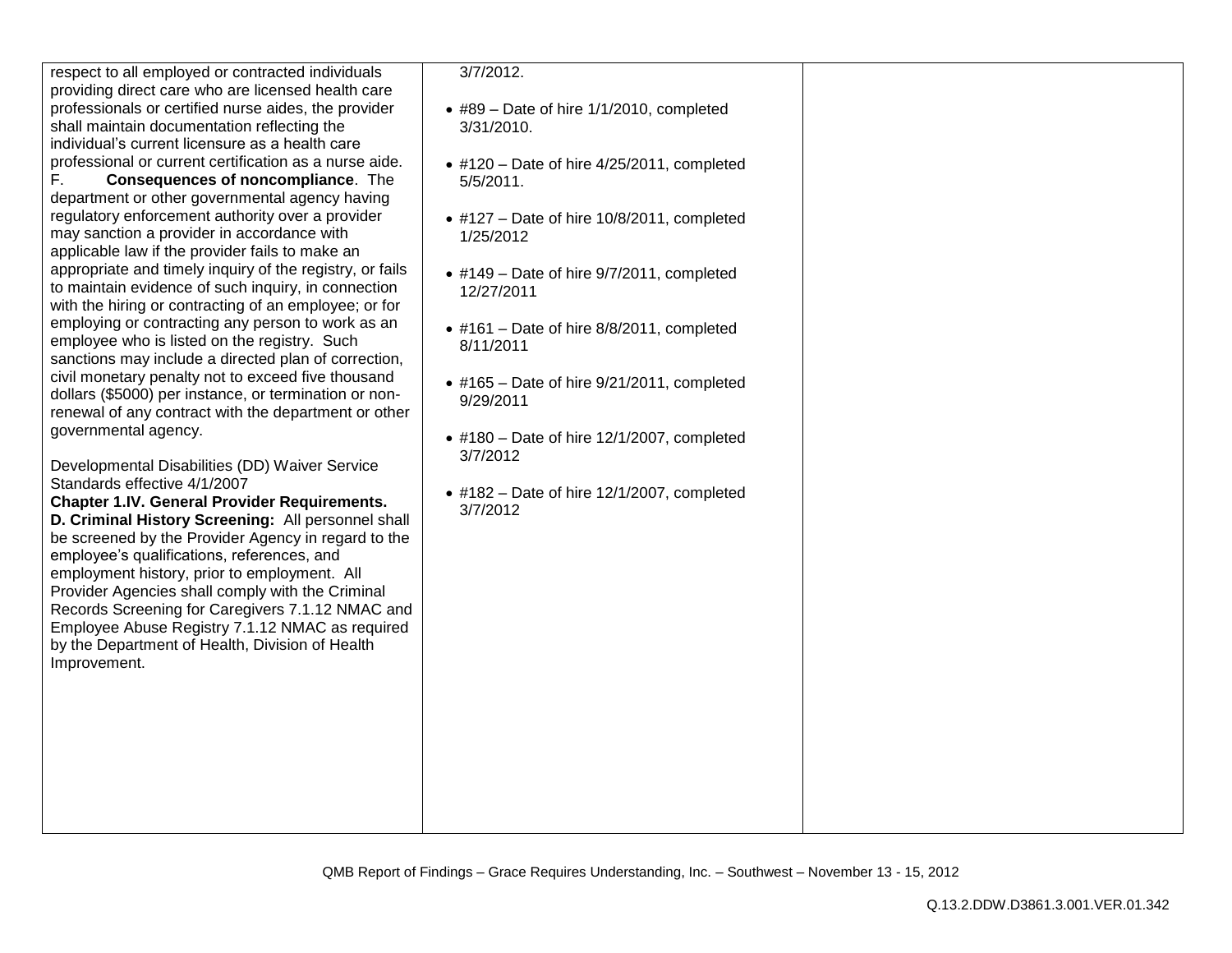| <b>Standard of Care</b>                                                                                                        | March 5-9, 2012 Deficiencies                                                                                                         | November 13 - 15, 2012 Deficiencies<br>Verification Survey - New and Repeat |  |
|--------------------------------------------------------------------------------------------------------------------------------|--------------------------------------------------------------------------------------------------------------------------------------|-----------------------------------------------------------------------------|--|
|                                                                                                                                |                                                                                                                                      | <b>Deficiencies</b>                                                         |  |
| CMS Assurance - Health and Welfare - The state, on an ongoing basis, identifies, addresses and seeks to prevent occurrences of |                                                                                                                                      |                                                                             |  |
|                                                                                                                                | abuse, neglect and exploitation. Individuals shall be afforded their basic human rights. The provider supports individuals to access |                                                                             |  |
| needed healthcare services in a timely manner.                                                                                 |                                                                                                                                      |                                                                             |  |
| Tag # 1A03 CQI System                                                                                                          | <b>Standard Level Deficiency</b>                                                                                                     | <b>Standard Level Deficiency</b>                                            |  |
| Developmental Disabilities (DD) Waiver Service                                                                                 | Based on record review and interview, the Agency                                                                                     | <b>New/Repeat Finding:</b>                                                  |  |
| Standards effective 4/1/2007                                                                                                   | failed to implement a complete Continuous Quality                                                                                    |                                                                             |  |
| <b>CHAPTER 1 I. PROVIDER AGENCY</b>                                                                                            | Management System.                                                                                                                   | Based on record review, the Agency failed to                                |  |
| <b>ENROLLMENT PROCESS</b>                                                                                                      |                                                                                                                                      | implement a Continuous Quality Management                                   |  |
| I. Continuous Quality Management System:                                                                                       | Review of the Agency's Continuous Quality                                                                                            | System.                                                                     |  |
| Prior to approval or renewal of a DD Waiver<br>Provider Agreement, the Provider Agency is                                      | Improvement Plan provided during the on-site<br>survey indicated the agency had a CQI committee                                      | Review of the findings from the March 5 - 9, 2012                           |  |
| required to submit in writing the current                                                                                      | which was functional and met regularly. Interview                                                                                    | survey indicated the Agency had significant                                 |  |
| Continuous Quality Improvement Plan to the DOH                                                                                 | with the Executive Director (#91) and the General                                                                                    | deficiencies noted. Nevertheless, during the                                |  |
| for approval. In addition, on an annual basis DD                                                                               | Manager (#218) indicated routine peer reviews of                                                                                     | verification survey the agency continues to have                            |  |
| Waiver Provider Agencies shall develop or update                                                                               | Agency files and personnel files. During interviews it                                                                               | repeat deficiencies which were not sufficiently                             |  |
| and implement the Continuous Quality                                                                                           | was reported that the Agency's Family Support                                                                                        | addressed since the last survey.                                            |  |
| Improvement Plan. The CQI Plan shall be used to                                                                                | Managers were responsible for CQI of their                                                                                           |                                                                             |  |
| 1) discover strengths and challenges of the                                                                                    | assigned Family Living Providers and Community                                                                                       |                                                                             |  |
| provider agency, as well as strengths, and barriers                                                                            | Access Personnel. The Adult Hab Manager was                                                                                          |                                                                             |  |
| individuals experience in receiving the quality,                                                                               | responsible for the CQI process as it relates to Adult                                                                               |                                                                             |  |
| quantity, and meaningfulness of services that he<br>or she desires; 2) build on strengths and                                  | Habilitation. Yet review of these areas found<br>significant and substantial deficiencies which either                               |                                                                             |  |
| remediate individual and provider level issues to                                                                              | were not corrected nor identified.                                                                                                   |                                                                             |  |
| improve the provider's service provision over time.                                                                            |                                                                                                                                      |                                                                             |  |
| At a minimum the CQI Plan shall address how the                                                                                |                                                                                                                                      |                                                                             |  |
| agency will collect, analyze, act on data and                                                                                  |                                                                                                                                      |                                                                             |  |
| evaluate results related to:                                                                                                   |                                                                                                                                      |                                                                             |  |
| Individual access to needed services and<br>(1)                                                                                |                                                                                                                                      |                                                                             |  |
| supports:                                                                                                                      |                                                                                                                                      |                                                                             |  |
| Effectiveness and timeliness of<br>(2)                                                                                         |                                                                                                                                      |                                                                             |  |
| implementation of Individualized Service                                                                                       |                                                                                                                                      |                                                                             |  |
| Plans;                                                                                                                         |                                                                                                                                      |                                                                             |  |
| Trends in achievement of individual outcomes<br>(3)<br>in the Individual Service Plans;                                        |                                                                                                                                      |                                                                             |  |
| Trends in medication and medical incidents<br>(4)                                                                              |                                                                                                                                      |                                                                             |  |
| leading to adverse health events;                                                                                              |                                                                                                                                      |                                                                             |  |
| Trends in the adequacy of planning and<br>(5)                                                                                  |                                                                                                                                      |                                                                             |  |
| coordination of healthcare supports at both                                                                                    |                                                                                                                                      |                                                                             |  |
| supervisory and direct support levels;                                                                                         |                                                                                                                                      |                                                                             |  |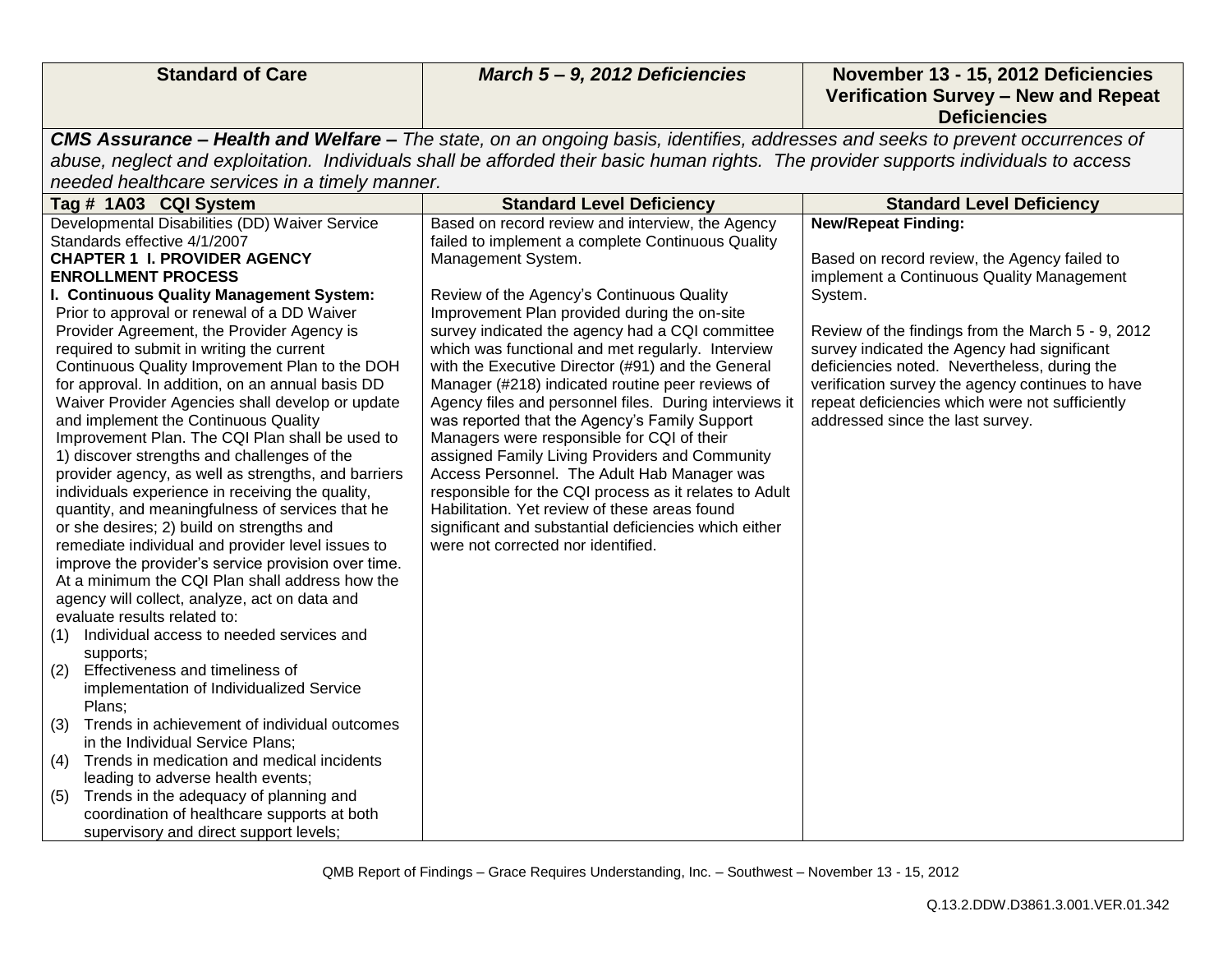| Quality and completeness documentation; and<br>(6)                                                 |  |
|----------------------------------------------------------------------------------------------------|--|
| Trends in individual and guardian satisfaction.<br>(7)                                             |  |
| 7.1.13.9 INCIDENT MANAGEMENT SYSTEM                                                                |  |
| <b>REPORTING REQUIREMENTS FOR</b>                                                                  |  |
| <b>COMMUNITY BASED SERVICE PROVIDERS:</b>                                                          |  |
| E. Quality Improvement System for<br><b>Community Based Service Providers: The</b>                 |  |
| community based service provider shall establish                                                   |  |
| and implement a quality improvement system for                                                     |  |
| reviewing alleged complaints and incidents. The                                                    |  |
| incident management system shall include written<br>documentation of corrective actions taken. The |  |
| community based service provider shall maintain                                                    |  |
| documented evidence that all alleged violations are                                                |  |
| thoroughly investigated, and shall take all<br>reasonable steps to prevent further incidents. The  |  |
| community based service provider shall provide the                                                 |  |
| following internal monitoring and facilitating quality                                             |  |
| improvement system:                                                                                |  |
| community based service providers funded<br>(1)                                                    |  |
| through the long-term services division to                                                         |  |
| provide waiver services shall have current                                                         |  |
| incident management policy and procedures in<br>place, which comply with the department's          |  |
| current requirements;                                                                              |  |
| community based service providers providing<br>(2)                                                 |  |
| developmental disabilities services must have<br>a designated incident management                  |  |
| coordinator in place;                                                                              |  |
| community based service providers providing<br>(4)                                                 |  |
| developmental disabilities services must have                                                      |  |
| an incident management committee to<br>address internal and external incident reports              |  |
| for the purpose of looking at internal root                                                        |  |
| causes and to take action on identified trends                                                     |  |
| or issues.                                                                                         |  |
|                                                                                                    |  |
|                                                                                                    |  |
|                                                                                                    |  |
|                                                                                                    |  |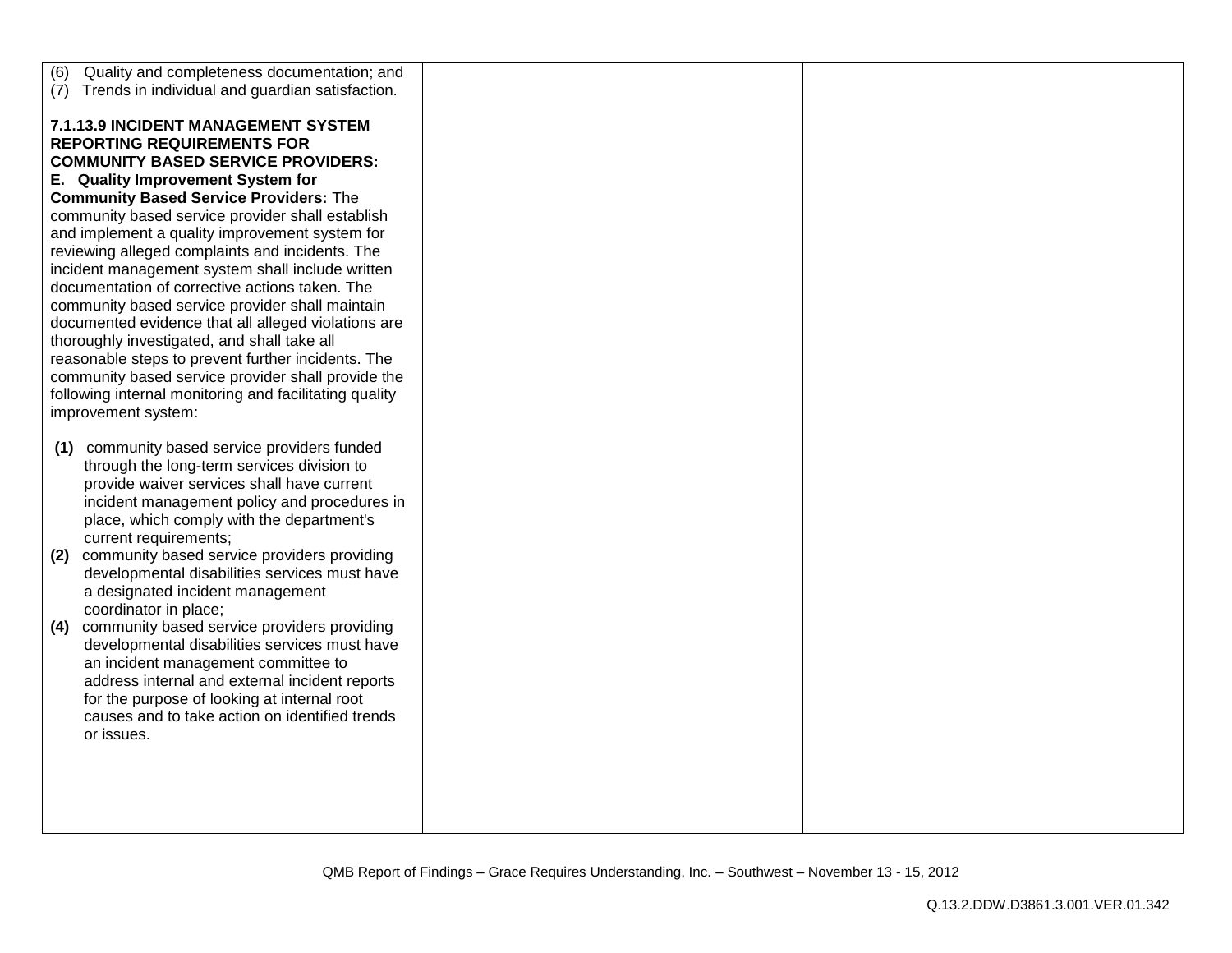| Tag # 1A15.2 & 5109 - Healthcare                                                 | <b>Condition of Participation Level Deficiency</b>  | <b>Standard Level Deficiency</b>                                        |
|----------------------------------------------------------------------------------|-----------------------------------------------------|-------------------------------------------------------------------------|
| <b>Documentation</b>                                                             |                                                     |                                                                         |
| Developmental Disabilities (DD) Waiver Service                                   | After an analysis of the evidence it has been       | <b>Repeat Finding:</b>                                                  |
| Standards effective 4/1/2007                                                     | determined there is a significant potential for a   |                                                                         |
| <b>CHAPTER 1. III. PROVIDER AGENCY</b>                                           | negative outcome to occur.                          | Based on record review, the Agency failed to                            |
| <b>DOCUMENTATION OF SERVICE DELIVERY</b>                                         |                                                     | maintain the required documentation in the                              |
| AND LOCATION - Healthcare Documentation by                                       | Based on record review, the Agency failed to        | Individuals Agency Record as required per standard                      |
| <b>Nurses For Community Living Services,</b>                                     | maintain the required documentation in the          | for 2 of 21 individual                                                  |
| <b>Community Inclusion Services and Private Duty</b>                             | Individuals Agency Record as required per standard  |                                                                         |
| <b>Nursing Services: Nursing services must be</b>                                | for 18 of 22 individual                             | The following were not found, incomplete and/or not                     |
| available as needed and documented for Provider                                  |                                                     | current:                                                                |
| Agencies delivering Community Living Services,                                   | The following were not found, incomplete and/or not |                                                                         |
| Community Inclusion Services and Private Duty                                    | current:                                            | • Comprehensive Aspiration Risk Assessment Tool                         |
| Nursing Services.                                                                |                                                     | (#12)                                                                   |
|                                                                                  | • Electronic Comprehensive Health Assessment        |                                                                         |
| Chapter 1. III. E. (1 - 4) (1) Documentation of<br>nursing assessment activities | Tool (e-Chat) (#2 & 13)                             | • Health Care Plans                                                     |
| (a) The following hierarchy shall be used to                                     |                                                     | • Alcoholism                                                            |
| determine which provider agency is responsible for                               | • Medication Administration Assessment Tool (#16)   | ° Individual #2 - As indicated by the ISP the                           |
| completion of the HAT and MAAT and related                                       |                                                     | individual is required to have a plan. No                               |
| subsequent planning and training:                                                | • Comprehensive Aspiration Risk Assessment Tool     | evidence of a plan found.                                               |
| (i) Community living services provider agency;                                   | (#3, 12, 13 & 19)                                   |                                                                         |
| (ii) Private duty nursing provider agency;                                       |                                                     | • Bi-Polar Diagnosis                                                    |
| (iii) Adult habilitation provider agency;                                        | • Aspiration Risk Management Screening Tool         | Individual #2 - As indicated by the ISP the                             |
| (iv) Community access provider agency; and                                       | (#21)                                               | individual is required to have a plan. No<br>evidence of a plan found.  |
| (v) Supported employment provider agency.                                        | • Health Passport (#2, 6, 7, 13, 15 & 19)           |                                                                         |
| (b) The provider agency must arrange for their                                   |                                                     |                                                                         |
| nurse to complete the Health Assessment Tool                                     | • Quarterly Nursing Review of HCP/Crisis            | • Hypertension Diagnosis<br>Individual #2 - As indicated by the ISP the |
| (HAT) and the Medication Administration                                          | Plans:                                              | individual is required to have a plan. No                               |
| Assessment Tool (MAAT) on at least an annual                                     | • None found for $10/2011 - 12/2011$ (#11)          | evidence of a plan found.                                               |
| basis for each individual receiving community                                    |                                                     |                                                                         |
| living, community inclusion or private duty nursing                              | $^{\circ}$ None found for 4/2011 - 12/2011 (#12)    | • Increased Lipids                                                      |
| services, unless the provider agency arranges for                                |                                                     | Individual #2 - As indicated by the ISP the                             |
| the individual's Primary Care Practitioner (PCP) to                              | • None found for $11/2011 - 1/2012$ (#18)           | individual is required to have a plan. No                               |
| voluntarily complete these assessments in lieu of                                |                                                     | evidence of a plan found.                                               |
| the agency nurse. Agency nurses may also                                         | • None found for $4/2011 - 9/2011$ (#19)            |                                                                         |
| complete these assessments in collaboration with                                 |                                                     |                                                                         |
| the Primary Care Practitioner if they believe such                               | • Special Health Care Needs:                        |                                                                         |
| consultation is necessary for an accurate                                        | • Meal Time Plan                                    |                                                                         |
| assessment. Family Living Provider Agencies have                                 | ° Individual #5 - As indicated by the IST section   |                                                                         |
| the option of having the subcontracted caregiver                                 | of ISP the individual is required to have a plan.   |                                                                         |
| complete the HAT instead of the nurse or PCP, if                                 | No current plan found.                              |                                                                         |
| the caregiver is comfortable doing so. However,                                  |                                                     |                                                                         |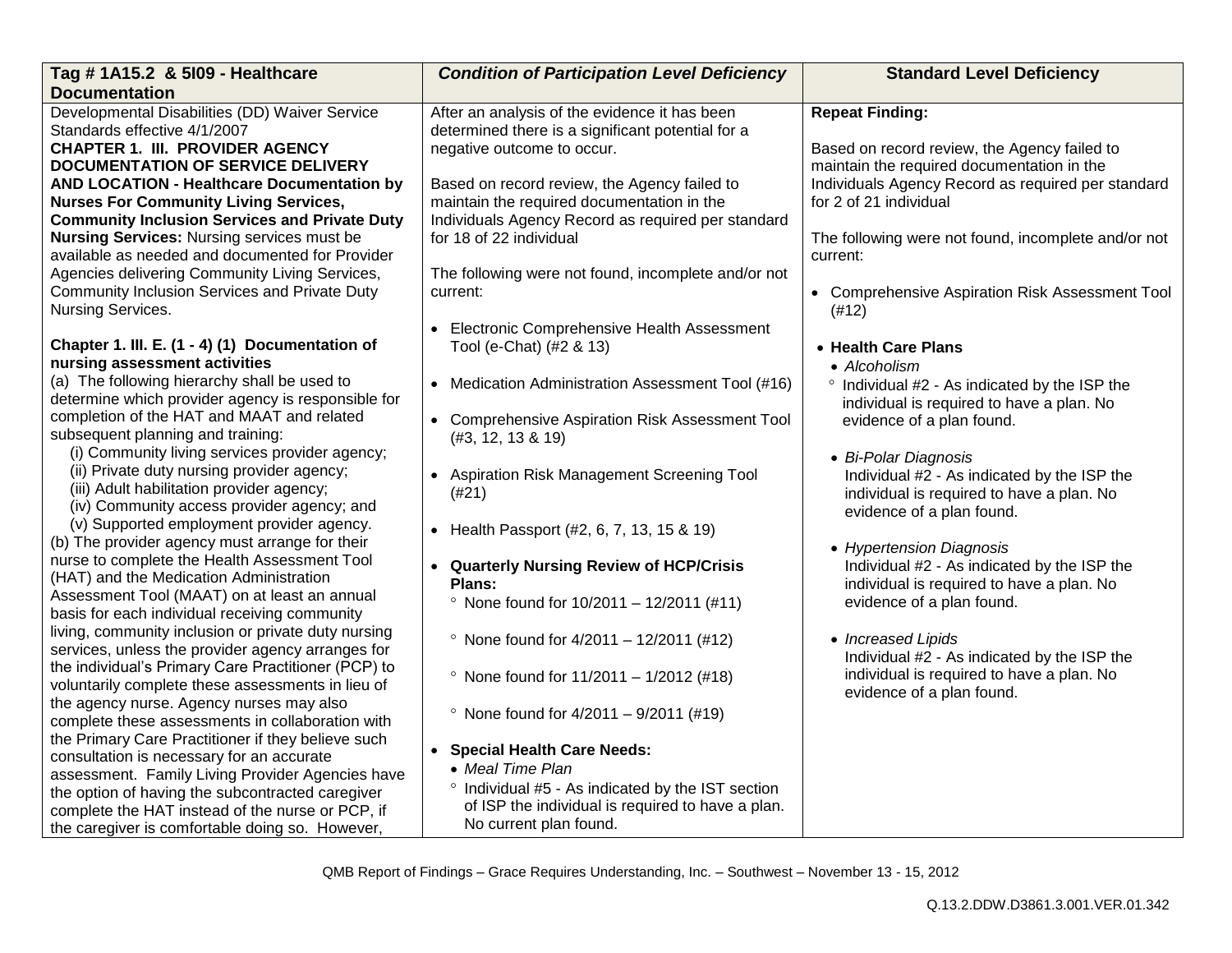the agency nurse must be available to assist the caregiver upon request.

(c) For newly allocated individuals, the HAT and the MAAT must be completed within seventy-two (72) hours of admission into direct services or two weeks following the initial ISP, whichever comes first.

(d) For individuals already in services, the HAT and the MAAT must be completed at least fourteen (14) days prior to the annual ISP meeting and submitted to all members of the interdisciplinary team. The HAT must also be completed at the time of any significant change in clinical condition and upon return from any hospitalizations. In addition to annually, the MAAT must be completed at the time of any significant change in clinical condition, when a medication regime or route change requires delivery by licensed or certified staff, or when an individual has completed additional training designed to improve their skills to support selfadministration (see DDSD Medication Assessment and Delivery Policy).

(e) Nursing assessments conducted to determine current health status or to evaluate a change in clinical condition must be documented in a signed progress note that includes time and date as well as *subjective* information including the individual complaints, signs and symptoms noted by staff, family members or other team members; *objective*  information including vital signs, physical examination, weight, and other pertinent data for the given situation (e.g., seizure frequency, method in which temperature taken); *assessment* of the clinical status, and *plan* of action addressing relevant aspects of all active health problems and follow up on any recommendations of medical consultants.

#### **(2) Health related plans**

(a) For individuals with chronic conditions that have the potential to exacerbate into a lifethreatening situation, a medical crisis prevention and intervention plan must be written by the nurse or other appropriately designated healthcare

- $\degree$  Individual #12 As indicated by the IST section of ISP the individual is required to have a plan. No current plan found.
- *Nutritional Plan*

°Individual #9 - As indicated by the IST section of the ISP the individual is required to have a plan. No evidence of a plan found.

 $\degree$ Individual #15 - As indicated by the IST section of the ISP the individual is required to have a plan. No evidence of a plan found.

- *Tube Feeding*
- $\degree$  Individual #12 As indicated by the IST section of ISP the individual is required to have a plan. No current plan found.

### **Health Care Plans**

- *Alcoholism*
- $\degree$  Individual #2 As indicated by the ISP the individual is required to have a plan. No evidence of a plan found.
- *Aspiration*
- $\degree$  Individual #4 As indicated by the Electronic Comprehensive Heath Assessment Tool the individual is required to have a plan. No evidence of a plan found.
- $\degree$  Individual #10 As indicated by the Electronic Comprehensive Heath Assessment Tool the individual is required to have a plan. No evidence of a plan found.
- $\degree$  Individual #12 As indicated by the Electronic Comprehensive Heath Assessment Tool the individual is required to have a plan. No evidence of a plan found.
- $\degree$  Individual #16 As indicated by the Electronic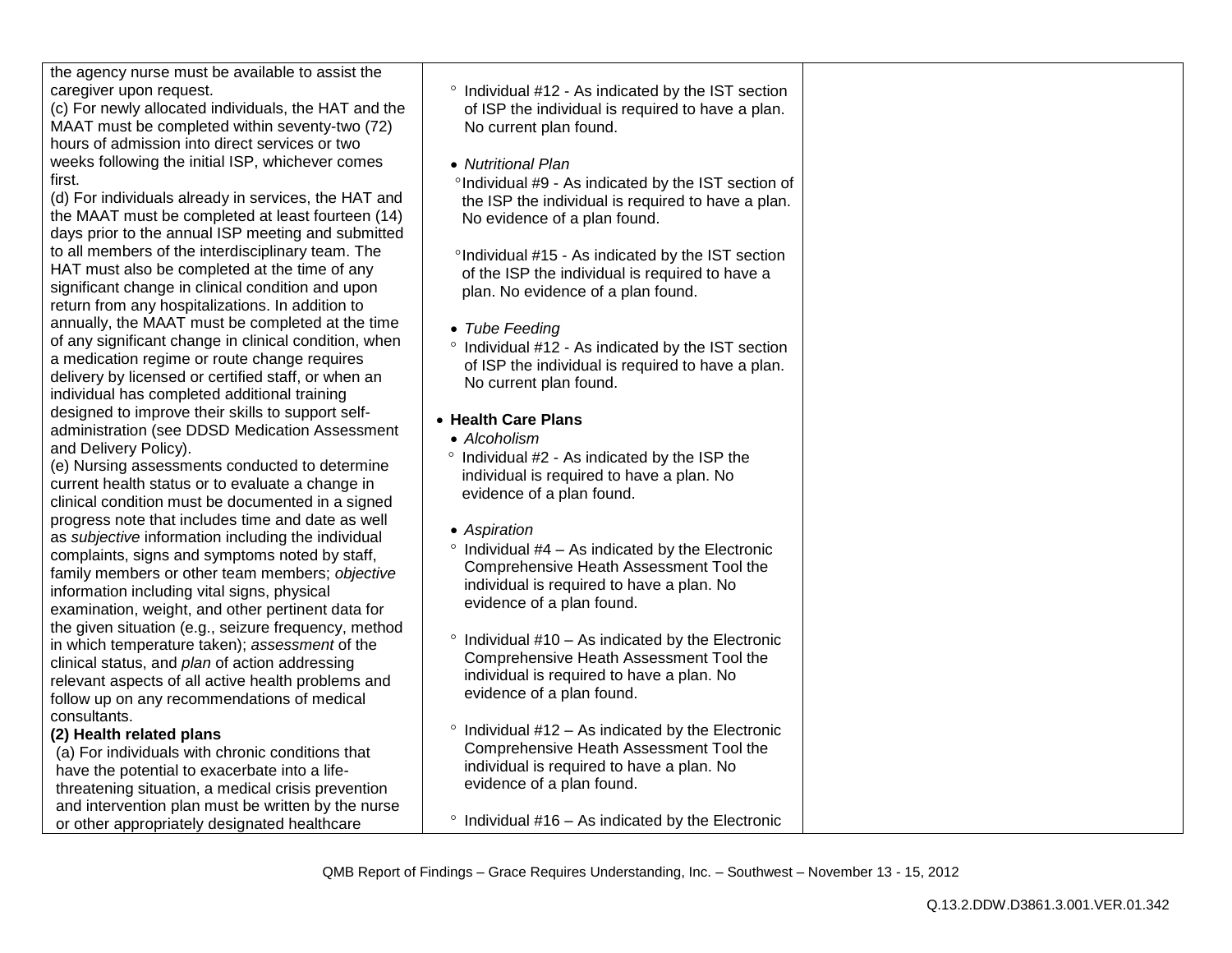| professional.<br>(b) Crisis prevention and intervention plans must<br>be written in user-friendly language that is easily<br>understood by those implementing the plan.<br>(c) The nurse shall also document training<br>regarding the crisis prevention and intervention<br>plan delivered to agency staff and other team<br>members, clearly indicating competency<br>determination for each trainee. | Comprehensive Heath Assessment Tool the<br>individual is required to have a plan. No<br>evidence of a plan found.<br>• Bi-Polar<br>Individual #2 - As indicated by the ISP the<br>individual is required to have a plan. No<br>evidence of a plan found. |  |
|---------------------------------------------------------------------------------------------------------------------------------------------------------------------------------------------------------------------------------------------------------------------------------------------------------------------------------------------------------------------------------------------------------|----------------------------------------------------------------------------------------------------------------------------------------------------------------------------------------------------------------------------------------------------------|--|
| (d) If the individual receives services from<br>separate agencies for community living and<br>community inclusion services, nurses from each<br>agency shall collaborate in the development of<br>and training delivery for crisis prevention and<br>intervention plans to assure maximum consistency                                                                                                   | • Body Mass Index<br>$\degree$ Individual #6 - As indicated by the Electronic<br>Comprehensive Heath Assessment Tool the<br>individual is required to have a plan. No<br>evidence of a plan found.                                                       |  |
| across settings.<br>(3) For all individuals with a HAT score of 4, 5 or 6,<br>the nurse shall develop a comprehensive<br>healthcare plan that includes health related<br>supports identified in the ISP (The healthcare plan                                                                                                                                                                            | $\degree$ Individual #20 – As indicated by the Electronic<br>Comprehensive Heath Assessment Tool the<br>individual is required to have a plan. No<br>evidence of a plan found.                                                                           |  |
| is the equivalent of a nursing care plan; two<br>separate documents are not required nor<br>recommended):<br>(a) Each healthcare plan must include a statement<br>of the person's healthcare needs and list<br>measurable goals to be achieved through                                                                                                                                                  | • Bowel & Bladder<br>$\degree$ Individual #10 – As indicated by the Electronic<br>Comprehensive Heath Assessment Tool the<br>individual is required to have a plan. No<br>evidence of a plan found.                                                      |  |
| implementation of the healthcare plan. Needs<br>statements may be based upon supports needed<br>for the individual to maintain a current strength,<br>ability or skill related to their health, prevention<br>measures, and/or supports needed to remediate,<br>minimize or manage an existing health condition.                                                                                        | • Colostomy<br>$\degree$ Individual #3 - As indicated by the Electronic<br>Comprehensive Heath Assessment Tool the<br>individual is required to have a plan. No<br>evidence of a plan found.                                                             |  |
| (b) Goals must be measurable and shall be<br>revised when an individual has met the goal and<br>has the potential to attain additional goals or no<br>longer requires supports in order to maintain the<br>goal.<br>(c) Approaches described in the plan shall be                                                                                                                                       | • Constipation<br>$\degree$ Individual #3 - As indicated by the Electronic<br>Comprehensive Heath Assessment Tool the<br>individual is required to have a plan. No<br>evidence of a plan found.                                                          |  |
| individualized to reflect the individual's unique<br>needs, provide guidance to the caregiver(s) and<br>designed to support successful interactions. Some<br>interventions may be carried out by staff, family<br>members or other team members, and other                                                                                                                                              | $\degree$ Individual #12 – As indicated by the Electronic<br>Comprehensive Heath Assessment Tool the<br>individual is required to have a plan. No<br>evidence of a plan found.                                                                           |  |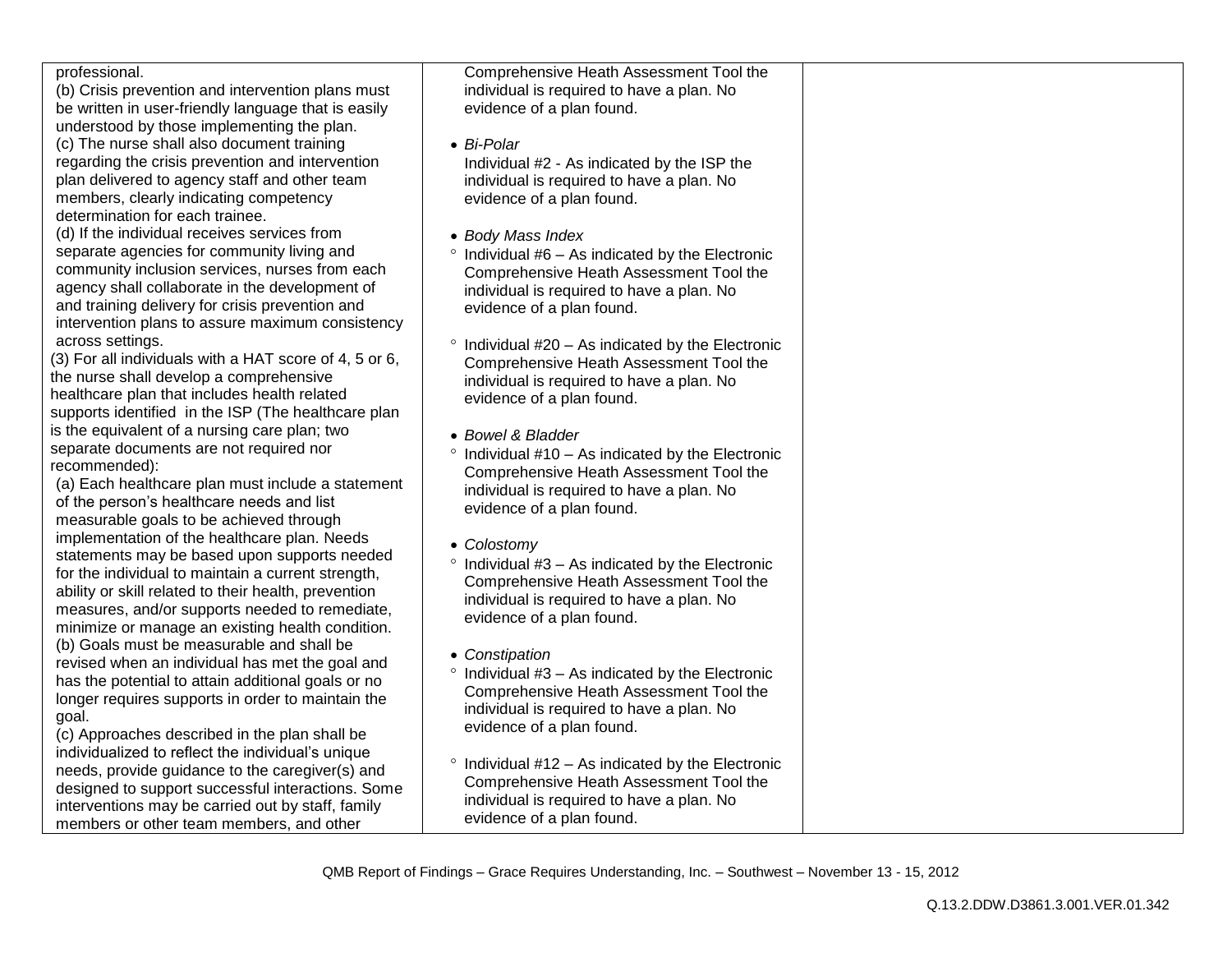| interventions may be carried out directly by the<br>nurse - persons responsible for each intervention<br>shall be specified in the plan.<br>(d) Healthcare plans shall be written in language<br>that will be easily understood by the person(s)<br>identified as implementing the interventions.<br>(e) The nurse shall also document training on the<br>healthcare plan delivered to agency staff and other<br>team members, clearly indicating competency<br>determination for each trainee. If the individual<br>receives services from separate agencies for<br>community living and community inclusion<br>services, nurses from each agency shall<br>collaborate in the development of and training<br>delivery for healthcare plans to assure maximum<br>consistency across settings.<br>(f) Healthcare plans must be updated to reflect<br>relevant discharge orders whenever an individual<br>returns to services following a hospitalization.<br>(g) All crisis prevention and intervention plans and<br>healthcare plans shall include the individual's<br>name and date on each page and shall be signed<br>by the author.<br>(h) Crisis prevention and intervention plans as well<br>as healthcare plans shall be reviewed by the nurse<br>at least quarterly, and updated as needed.<br>(4) General Nursing Documentation<br>(a) The nurse shall complete legible and signed | $\degree$ Individual #16 – As indicated by the Electronic<br>Comprehensive Heath Assessment Tool the<br>individual is required to have a plan. No<br>evidence of a plan found.<br>$\degree$ Individual #20 - As indicated by the Electronic<br>Comprehensive Heath Assessment Tool the<br>individual is required to have a plan. No<br>evidence of a plan found.<br>• Hypertension<br>Individual #2 - As indicated by the ISP the<br>individual is required to have a plan. No<br>evidence of a plan found.<br>• Oral Care<br>$\degree$ Individual #20 – As indicated by the Electronic<br>Comprehensive Heath Assessment Tool the<br>individual is required to have a plan. No<br>evidence of a plan found.<br>• Increased Lipids<br>Individual #2 - As indicated by the ISP the<br>individual is required to have a plan. No<br>evidence of a plan found.<br>• Respiratory |  |
|---------------------------------------------------------------------------------------------------------------------------------------------------------------------------------------------------------------------------------------------------------------------------------------------------------------------------------------------------------------------------------------------------------------------------------------------------------------------------------------------------------------------------------------------------------------------------------------------------------------------------------------------------------------------------------------------------------------------------------------------------------------------------------------------------------------------------------------------------------------------------------------------------------------------------------------------------------------------------------------------------------------------------------------------------------------------------------------------------------------------------------------------------------------------------------------------------------------------------------------------------------------------------------------------------------------------------------------------------------------------------------------------|------------------------------------------------------------------------------------------------------------------------------------------------------------------------------------------------------------------------------------------------------------------------------------------------------------------------------------------------------------------------------------------------------------------------------------------------------------------------------------------------------------------------------------------------------------------------------------------------------------------------------------------------------------------------------------------------------------------------------------------------------------------------------------------------------------------------------------------------------------------------------|--|
|                                                                                                                                                                                                                                                                                                                                                                                                                                                                                                                                                                                                                                                                                                                                                                                                                                                                                                                                                                                                                                                                                                                                                                                                                                                                                                                                                                                             |                                                                                                                                                                                                                                                                                                                                                                                                                                                                                                                                                                                                                                                                                                                                                                                                                                                                              |  |
|                                                                                                                                                                                                                                                                                                                                                                                                                                                                                                                                                                                                                                                                                                                                                                                                                                                                                                                                                                                                                                                                                                                                                                                                                                                                                                                                                                                             |                                                                                                                                                                                                                                                                                                                                                                                                                                                                                                                                                                                                                                                                                                                                                                                                                                                                              |  |
|                                                                                                                                                                                                                                                                                                                                                                                                                                                                                                                                                                                                                                                                                                                                                                                                                                                                                                                                                                                                                                                                                                                                                                                                                                                                                                                                                                                             |                                                                                                                                                                                                                                                                                                                                                                                                                                                                                                                                                                                                                                                                                                                                                                                                                                                                              |  |
|                                                                                                                                                                                                                                                                                                                                                                                                                                                                                                                                                                                                                                                                                                                                                                                                                                                                                                                                                                                                                                                                                                                                                                                                                                                                                                                                                                                             |                                                                                                                                                                                                                                                                                                                                                                                                                                                                                                                                                                                                                                                                                                                                                                                                                                                                              |  |
|                                                                                                                                                                                                                                                                                                                                                                                                                                                                                                                                                                                                                                                                                                                                                                                                                                                                                                                                                                                                                                                                                                                                                                                                                                                                                                                                                                                             |                                                                                                                                                                                                                                                                                                                                                                                                                                                                                                                                                                                                                                                                                                                                                                                                                                                                              |  |
|                                                                                                                                                                                                                                                                                                                                                                                                                                                                                                                                                                                                                                                                                                                                                                                                                                                                                                                                                                                                                                                                                                                                                                                                                                                                                                                                                                                             |                                                                                                                                                                                                                                                                                                                                                                                                                                                                                                                                                                                                                                                                                                                                                                                                                                                                              |  |
| progress notes with date and time indicated that<br>describe all interventions or interactions conducted<br>with individuals served as well as all interactions<br>with other healthcare providers serving the<br>individual. All interactions shall be documented                                                                                                                                                                                                                                                                                                                                                                                                                                                                                                                                                                                                                                                                                                                                                                                                                                                                                                                                                                                                                                                                                                                          | $\degree$ Individual #3 – As indicated by the Electronic<br>Comprehensive Heath Assessment Tool the<br>individual is required to have a plan. No<br>evidence of a plan found.                                                                                                                                                                                                                                                                                                                                                                                                                                                                                                                                                                                                                                                                                                |  |
| whether they occur by phone or in person.<br>(b) For individuals with a HAT score of 4, 5 or 6,<br>or who have identified health concerns in their<br>ISP, the nurse shall provide the interdisciplinary<br>team with a quarterly report that indicates current<br>health status and progress to date on health                                                                                                                                                                                                                                                                                                                                                                                                                                                                                                                                                                                                                                                                                                                                                                                                                                                                                                                                                                                                                                                                             | • Seizures<br>$\degree$ Individual #3 - As indicated by the Electronic<br>Comprehensive Heath Assessment Tool the<br>individual is required to have a plan. No<br>evidence of a plan found.                                                                                                                                                                                                                                                                                                                                                                                                                                                                                                                                                                                                                                                                                  |  |
| related ISP desired outcomes and action plans as<br>well as progress toward goals in the healthcare<br>plan.                                                                                                                                                                                                                                                                                                                                                                                                                                                                                                                                                                                                                                                                                                                                                                                                                                                                                                                                                                                                                                                                                                                                                                                                                                                                                | • Skin & Wound<br>$\degree$ Individual #3 - As indicated by the Electronic<br>Comprehensive Heath Assessment Tool the                                                                                                                                                                                                                                                                                                                                                                                                                                                                                                                                                                                                                                                                                                                                                        |  |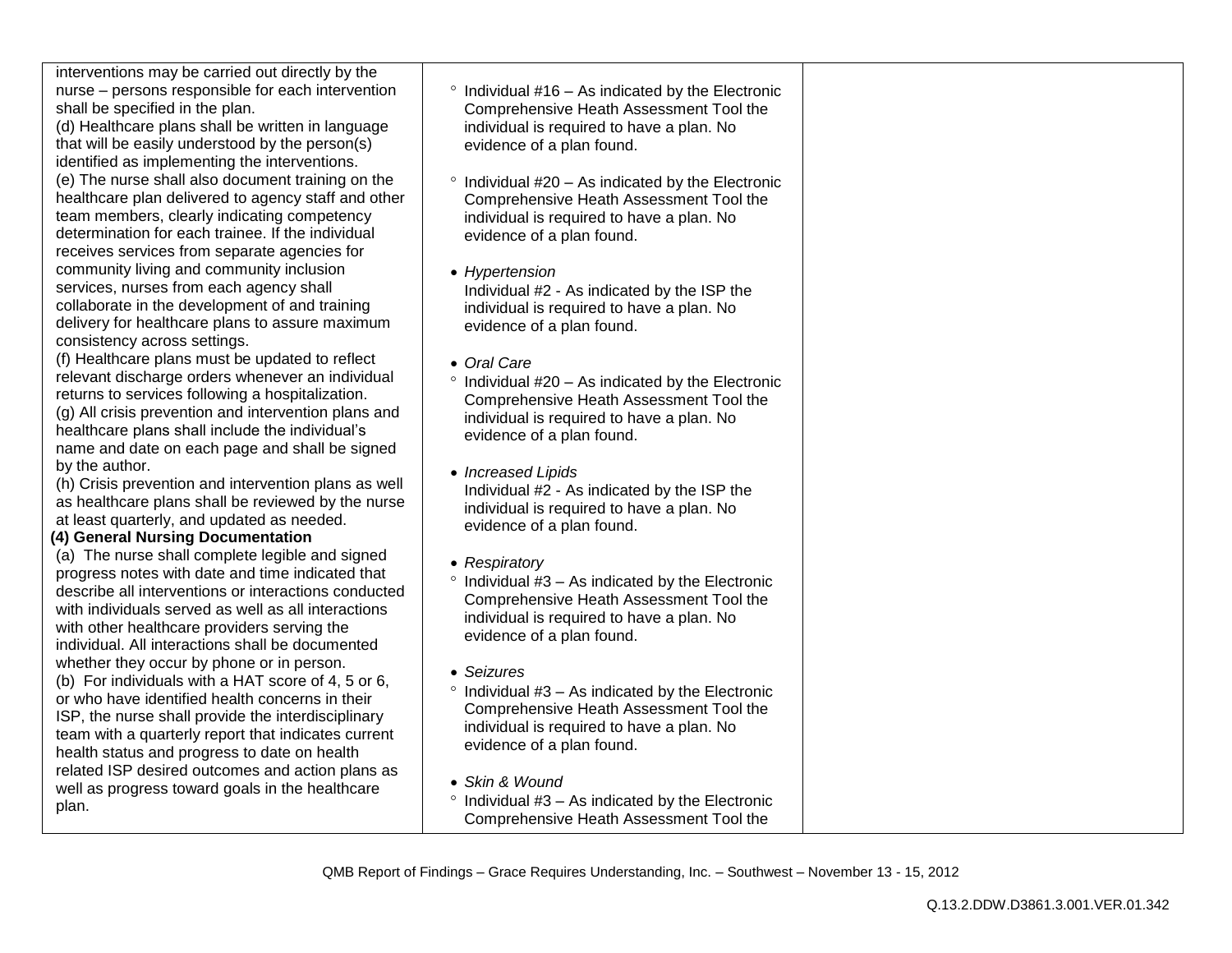| Developmental Disabilities (DD) Waiver Service                     | individual is required to have a plan. No                 |  |
|--------------------------------------------------------------------|-----------------------------------------------------------|--|
| Standards effective 4/1/2007                                       | evidence of a plan found.                                 |  |
| <b>CHAPTER 5 IV. COMMUNITY INCLUSION</b>                           |                                                           |  |
| <b>SERVICES PROVIDER AGENCY</b>                                    | $\degree$ Individual #12 – As indicated by the Electronic |  |
| <b>REQUIREMENTS</b>                                                | Comprehensive Heath Assessment Tool the                   |  |
| <b>B. IDT Coordination</b>                                         | individual is required to have a plan. No                 |  |
| (1) Community Inclusion Services Provider                          | evidence of a plan found.                                 |  |
| Agencies shall participate on the IDT as specified                 |                                                           |  |
| in the ISP Regulations (7.26.5 NMAC), and shall                    | $\degree$ Individual #16 – As indicated by the Electronic |  |
| ensure direct support staff participation as needed                | Comprehensive Heath Assessment Tool the                   |  |
| to plan effectively for the individual; and                        | individual is required to have a plan. No                 |  |
|                                                                    | evidence of a plan found.                                 |  |
| (2) Coordinate with the IDT to ensure that each                    |                                                           |  |
| individual participating in Community Inclusion                    | • "Trispmy 8" [sic]                                       |  |
| Services who has a score of 4, 5, or 6 on the HAT                  | Individual #9 - As indicated by the IST section           |  |
| has a Health Care Plan developed by a licensed                     | of the ISP the individual is required to have a           |  |
| nurse, and if applicable, a Crisis                                 | plan. No evidence of a plan found.                        |  |
| Prevention/Intervention Plan.                                      |                                                           |  |
|                                                                    | • Crisis Plans/Medical Emergency Response                 |  |
| <b>Department of Health Developmental</b>                          | <b>Plans</b>                                              |  |
| <b>Disabilities Supports Division Policy. Medical</b>              | • Aspiration                                              |  |
| <b>Emergency Response Plan Policy MERP-001</b>                     | $\degree$ Individual #3 – As indicated by the Electronic  |  |
| eff.8/1/2010                                                       | Comprehensive Heath Assessment Tool the                   |  |
|                                                                    | individual is required to have a plan. No                 |  |
| F. The MERP shall be written in clear, jargon free                 | evidence of a plan found.                                 |  |
| language and include at a minimum the following                    |                                                           |  |
| information:<br>1. A brief, simple description of the condition or | $\degree$ Individual #4 – As indicated by the Electronic  |  |
| illness.                                                           | Comprehensive Heath Assessment Tool the                   |  |
| 2. A brief description of the most likely life                     | individual is required to have a plan. No                 |  |
| threatening complications that might occur and                     | evidence of a plan found.                                 |  |
| what those complications may look like to an                       |                                                           |  |
| observer.                                                          | $\degree$ Individual #16 - As indicated by the Electronic |  |
| 3. A concise list of the most important measures                   | Comprehensive Heath Assessment Tool the                   |  |
| that may prevent the life threatening complication                 | individual is required to have a plan. No                 |  |
| from occurring (e.g., avoiding allergens that trigger              | evidence of a plan found.                                 |  |
| an asthma attack or making sure the person with                    |                                                           |  |
| diabetes has snacks with them to avoid                             | • Constipation                                            |  |
| hypoglycemia).                                                     | $\degree$ Individual #16 – As indicated by the Electronic |  |
| 4. Clear, jargon free, step-by-step instructions                   | Comprehensive Heath Assessment Tool the                   |  |
| regarding the actions to be taken by direct support                | individual is required to have a plan. No                 |  |
| personnel (DSP) and/or others to intervene in the                  | evidence of a plan found.                                 |  |
| emergency, including criteria for when to call 911.                |                                                           |  |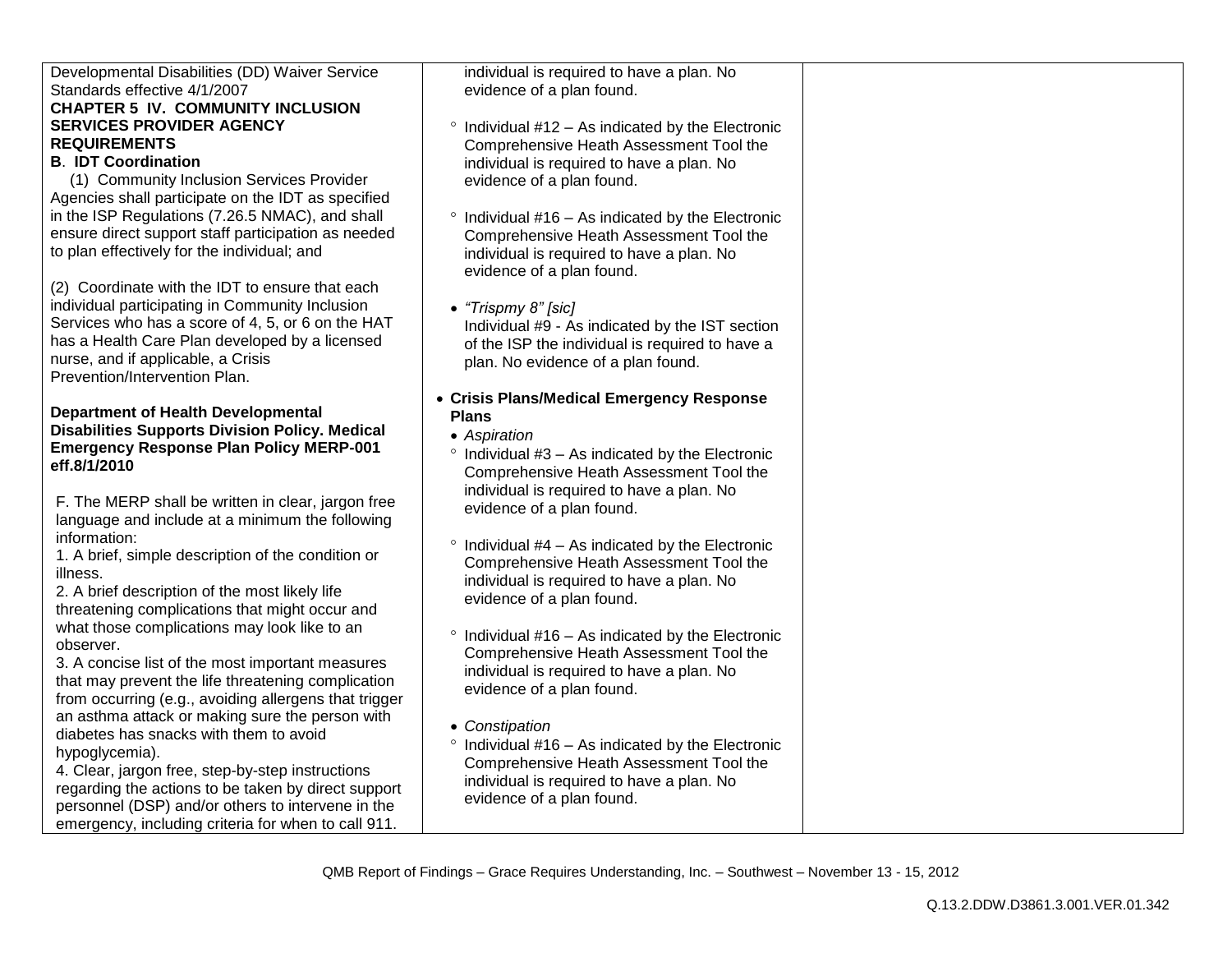| 5. Emergency contacts with phone numbers.<br>6. Reference to whether the individual has<br>advance directives or not, and if so, where the<br>advance directives are located. | $\degree$ Individual #20 – As indicated by the Electronic<br>Comprehensive Heath Assessment Tool the<br>individual is required to have a plan. No<br>evidence of a plan found.                 |  |
|-------------------------------------------------------------------------------------------------------------------------------------------------------------------------------|------------------------------------------------------------------------------------------------------------------------------------------------------------------------------------------------|--|
|                                                                                                                                                                               | $\bullet$ GERD<br>$\degree$ Individual #17 – As indicated by the IST section<br>of the ISP the individual is required to have a<br>plan. No evidence of a plan found.<br>• Pressure Ulcer Risk |  |
|                                                                                                                                                                               | $\degree$ Individual #3 - As indicated by the IST section<br>of the ISP the individual is required to have a<br>plan. No evidence of a plan found.                                             |  |
|                                                                                                                                                                               | • Respiratory<br>° Individual #2 - As indicated by the Electronic<br>Comprehensive Heath Assessment Tool the<br>individual is required to have a plan. No<br>evidence of a plan found.         |  |
|                                                                                                                                                                               | $\degree$ Individual #3 – As indicated by the Electronic<br>Comprehensive Heath Assessment Tool the<br>individual is required to have a plan. No<br>evidence of a plan found.                  |  |
|                                                                                                                                                                               | • Seizures<br>$\degree$ Individual #3 - As indicated by the Electronic<br>Comprehensive Heath Assessment Tool the<br>individual is required to have a plan. No<br>evidence of a plan found.    |  |
|                                                                                                                                                                               | $\degree$ Individual #12 – As indicated by the Electronic<br>Comprehensive Heath Assessment Tool the<br>individual is required to have a plan. No<br>evidence of a plan found.                 |  |
|                                                                                                                                                                               | $\degree$ Individual #19 – As indicated by the Electronic<br>Comprehensive Heath Assessment Tool the<br>individual is required to have a plan. No<br>evidence of a plan found.                 |  |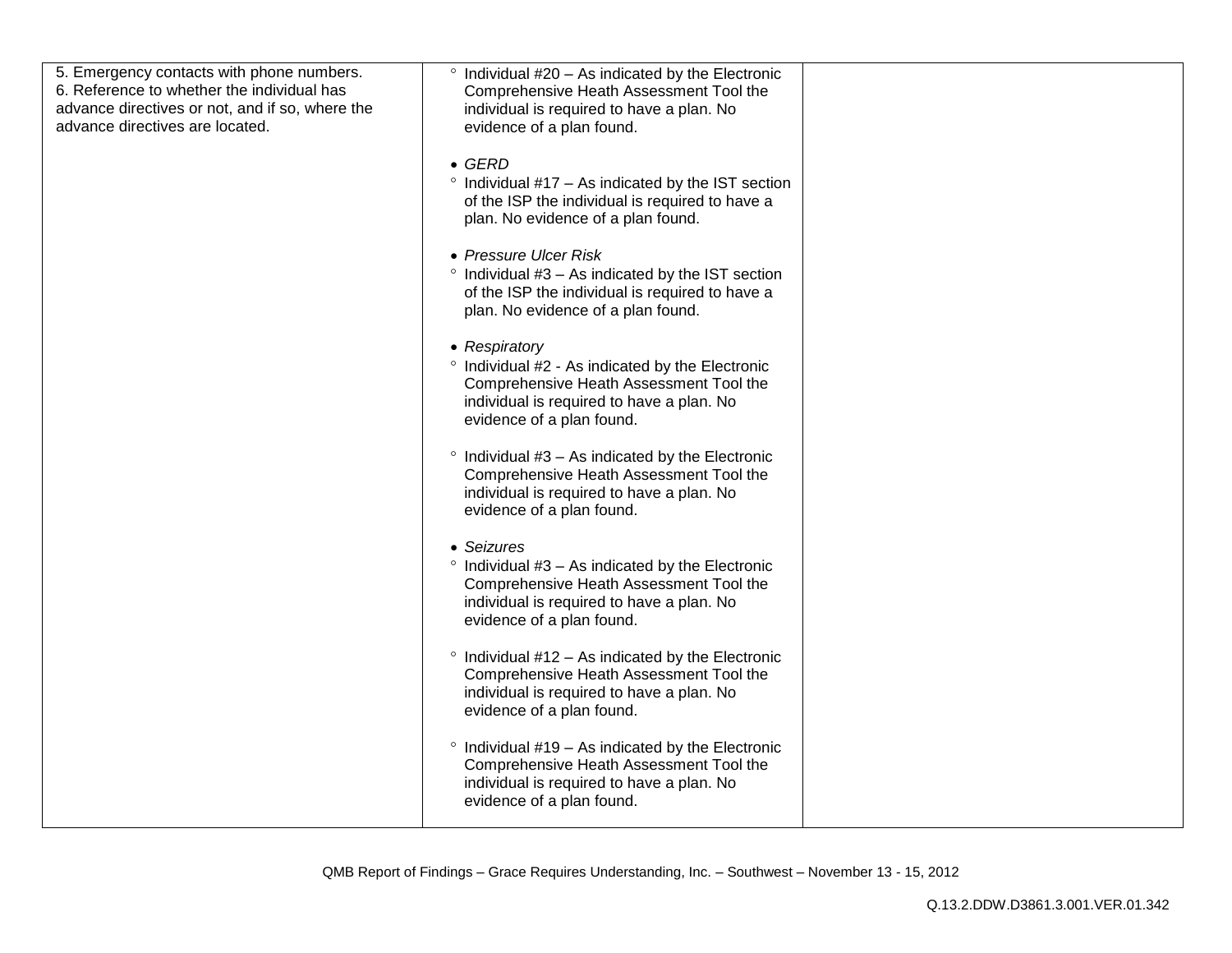| Tag # 6L13 Community Living Healthcare                                     | <b>Condition of Participation Level Deficiency</b>  | <b>Standard Level Deficiency</b>                    |
|----------------------------------------------------------------------------|-----------------------------------------------------|-----------------------------------------------------|
| Regts.<br>Developmental Disabilities (DD) Waiver Service                   | After an analysis of the evidence it has been       | <b>New/Repeat Finding:</b>                          |
| Standards effective 4/1/2007                                               | determined there is a significant potential for a   |                                                     |
| <b>CHAPTER 6. VI. GENERAL REQUIREMENTS</b>                                 | negative outcome to occur.                          | Based on record review, the Agency failed to        |
| <b>FOR COMMUNITY LIVING</b>                                                |                                                     | provide documentation of annual physical            |
| G. Health Care Requirements for Community                                  | Based on record review, the Agency failed to        | examinations and/or other examinations as specified |
| <b>Living Services.</b>                                                    | provide documentation of annual physical            | by a licensed physician for 2 of 21 individuals     |
| (1) The Community Living Service providers shall                           | examinations and/or other examinations as specified | receiving Community Living Services.                |
| ensure completion of a HAT for each individual                             | by a licensed physician for 18 of 22 individuals    |                                                     |
| receiving this service. The HAT shall be completed                         | receiving Community Living Services.                | The following was not found, incomplete and/or not  |
| 2 weeks prior to the annual ISP meeting and                                |                                                     | current:                                            |
| submitted to the Case Manager and all other IDT                            | The following was not found, incomplete and/or not  |                                                     |
| Members. A revised HAT is required to also be                              | current:                                            | • Dental Exam                                       |
| submitted whenever the individual's health status                          |                                                     | ° Individual #18 - As indicated by the DDSD file    |
| changes significantly. For individuals who are                             | • Annual Physical (#3, 5, 7, 9, 10, 12, 13, 14, 16, | matrix Dental Exams are to be conducted             |
| newly allocated to the DD Waiver program, the                              | 17, 18, 19 & 20)                                    | annually. No evidence of exam was found.            |
| HAT may be completed within 2 weeks following                              |                                                     |                                                     |
| the initial ISP meeting and submitted with any                             | • Dental Exam                                       | • Vision Exam                                       |
| strategies and support plans indicated in the ISP,                         | ° Individual #2 - As indicated by collateral        | ° Individual #10 - As indicated by the DDSD file    |
| or within 72 hours following admission into direct                         | documentation reviewed, the exam was                | matrix Vision Exams are to be conducted every       |
| services, whichever comes first.                                           | completed on 1/4/2010 and follow-up on              | other year. No evidence of exam was found.          |
| (2) Each individual will have a Health Care                                | 3/29/2010. As indicated by the DDSD file matrix,    |                                                     |
| Coordinator, designated by the IDT. When the                               | Dental Exams are to be conducted annually. No       | ° Individual #18 - As indicated by the DDSD file    |
| individual's HAT score is 4, 5 or 6 the Health Care                        | evidence of current exam was found.                 | matrix Vision Exams are to be conducted every       |
| Coordinator shall be an IDT member, other than                             |                                                     | other year. No evidence of exam was found.          |
| the individual. The Health Care Coordinator shall                          | ° Individual #3 - As indicated by collateral        |                                                     |
| oversee and monitor health care services for the                           | documentation reviewed, the exam was                | • Abnormal Involuntary Movement Screening           |
| individual in accordance with these standards. In                          | completed on 12/8/2010. As indicated by the         | and/or Tardive Dyskinesia Screenings                |
| circumstances where no IDT member voluntarily                              | DDSD file matrix, Dental Exams are to be            | • None found $2/2012 - 10/2012$ for Geodon (#18)    |
| accepts designation as the health care coordinator,                        | conducted annually. No evidence of current          |                                                     |
| the community living provider shall assign a staff<br>member to this role. | exam was found.                                     |                                                     |
| (3) For each individual receiving Community Living                         |                                                     |                                                     |
| Services, the provider agency shall ensure and                             | ° Individual #4 - As indicated by the DDSD file     |                                                     |
| document the following:                                                    | matrix Dental Exams are to be conducted             |                                                     |
| (a) Provision of health care oversight consistent                          | annually. No evidence of exam was found.            |                                                     |
| with these Standards as detailed in Chapter                                |                                                     |                                                     |
| One section III E: Healthcare Documentation                                | ° Individual #5 - As indicated by the DDSD file     |                                                     |
| by Nurses For Community Living Services,                                   | matrix Dental Exams are to be conducted             |                                                     |
| Community Inclusion Services and Private                                   | annually. No evidence of exam was found.            |                                                     |
| Duty Nursing Services.                                                     |                                                     |                                                     |
| b) That each individual with a score of 4, 5, or 6                         | ° Individual #6 - As indicated by the DDSD file     |                                                     |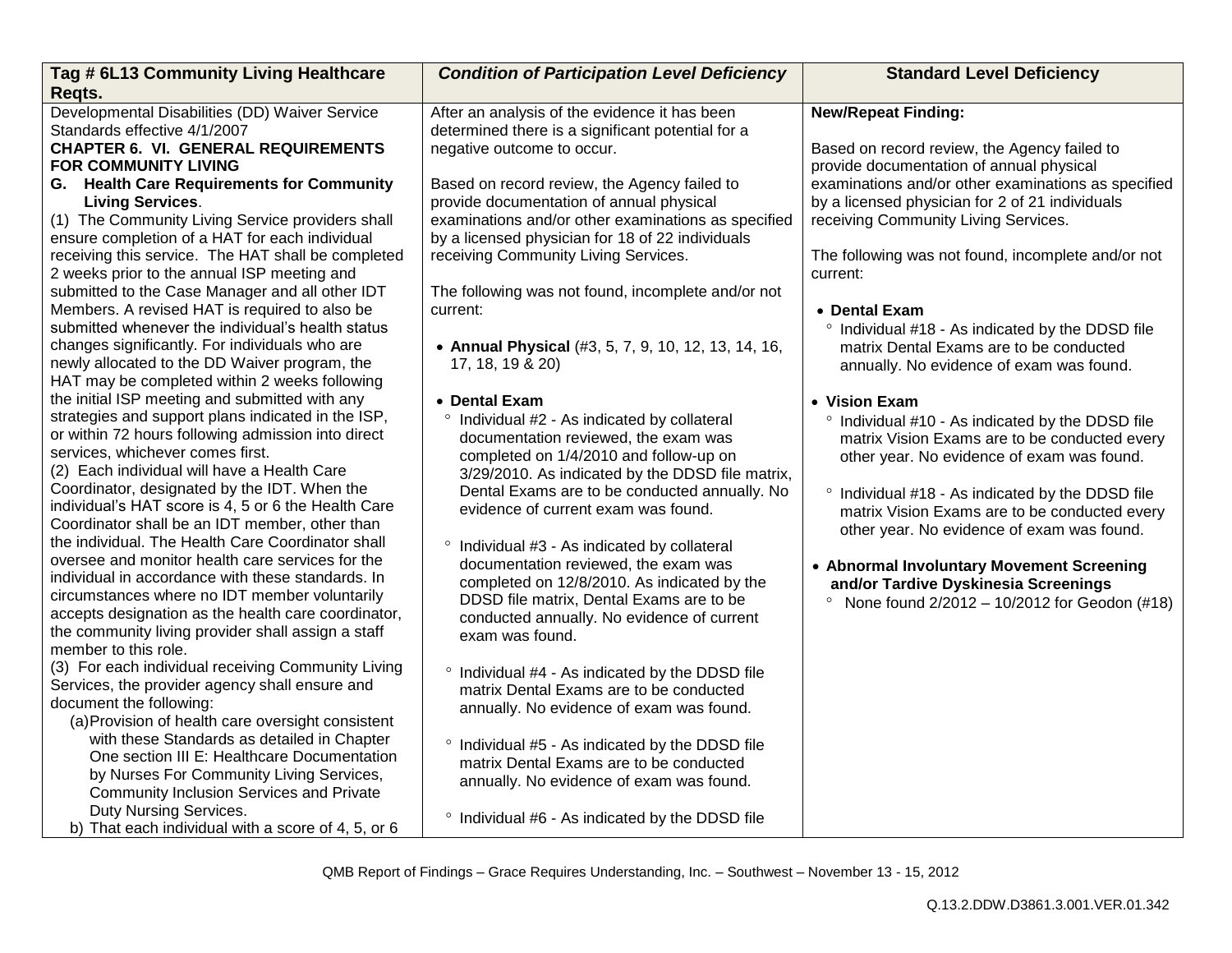on the HAT, has a Health Care Plan developed by a licensed nurse.

(c)That an individual with chronic condition(s) with the potential to exacerbate into a life threatening condition, has Crisis Prevention/ Intervention Plan(s) developed by a licensed nurse or other appropriate professional for each such condition.

(4) That an average of 3 hours of documented nutritional counseling is available annually, if recommended by the IDT.

(5) That the physical property and grounds are free of hazards to the individual's health and safety.

(6) In addition, for each individual receiving Supported Living or Family Living Services, the provider shall verify and document the following:

- (a)The individual has a primary licensed physician;
- (b)The individual receives an annual physical examination and other examinations as specified by a licensed physician;
- (c)The individual receives annual dental checkups and other check-ups as specified by a licensed dentist:
- (d)The individual receives eye examinations as specified by a licensed optometrist or ophthalmologist; and
- (e)Agency activities that occur as follow-up to medical appointments (e.g. treatment, visits to specialists, changes in medication or daily routine).

#### **NMAC 8.302.1.17 RECORD KEEPING AND DOCUMENTATION REQUIREMENTS:** A provider

must maintain all the records necessary to fully disclose the nature, quality, amount and medical necessity of services furnished to an eligible recipient who is currently receiving or who has received services in the past.

B. **Documentation of test results:** Results of tests and services must be documented, which includes

matrix Dental Exams are to be conducted annually. No evidence of exam was found.

- $\degree$  Individual #9 As indicated by collateral documentation reviewed, exam was completed on 10/20/2011. Follow-up was to be completed in 3 months. No evidence of follow-up found.
- $\degree$  Individual #13 As indicated by the DDSD file matrix Dental Exams are to be conducted annually. No evidence of exam was found.
- $\degree$  Individual #17 As indicated by the DDSD file matrix Dental Exams are to be conducted annually. No evidence of exam was found.
- $\degree$  Individual #18 As indicated by the DDSD file matrix Dental Exams are to be conducted annually. No evidence of exam was found.
- **Vision Exam**
- $\degree$  Individual #3 As indicated by the DDSD file matrix Vision Exams are to be conducted every other year. No evidence of exam was found.
- $\degree$  Individual #5 As indicated by the DDSD file matrix Vision Exams are to be conducted every other year. No evidence of exam was found.
- $\degree$  Individual #6 As indicated by the DDSD file matrix Vision Exams are to be conducted every other year. No evidence of exam was found.
- $\degree$  Individual #7 As indicated by the DDSD file matrix Vision Exams are to be conducted every other year. No evidence of exam was found.
- $\degree$  Individual #9 As indicated by the DDSD file matrix Vision Exams are to be conducted every other year. No evidence of exam was found.
- $\degree$  Individual #10 As indicated by the DDSD file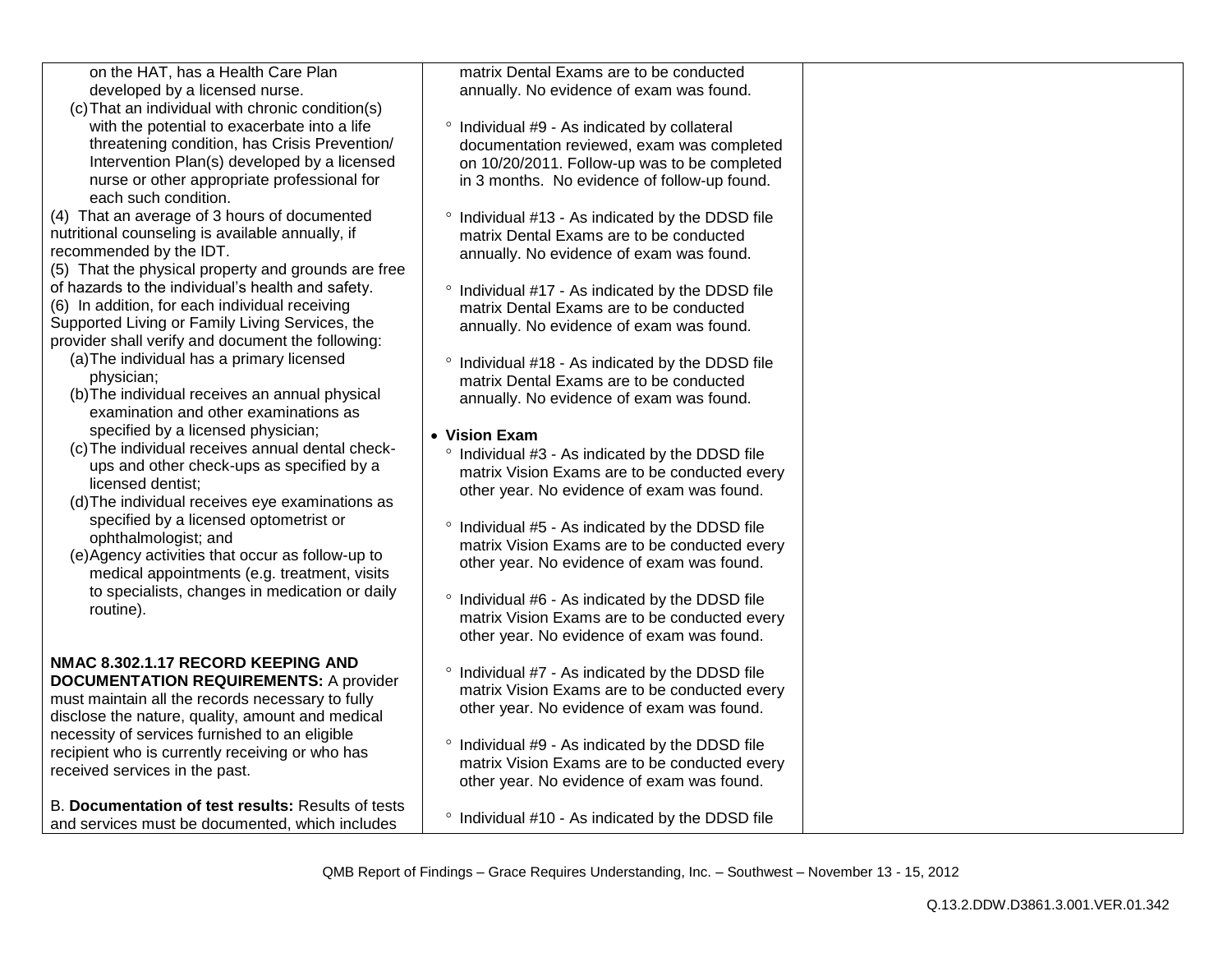| results of laboratory and radiology procedures or | matrix Vision Exams are to be conducted every                                                                                                   |  |
|---------------------------------------------------|-------------------------------------------------------------------------------------------------------------------------------------------------|--|
| progress following therapy or treatment.          | other year. No evidence of exam was found.                                                                                                      |  |
|                                                   | ° Individual #12 - As indicated by the DDSD file<br>matrix Vision Exams are to be conducted every<br>other year. No evidence of exam was found. |  |
|                                                   | ° Individual #13 - As indicated by the DDSD file<br>matrix Vision Exams are to be conducted every<br>other year. No evidence of exam was found. |  |
|                                                   | ° Individual #14 - As indicated by the DDSD file<br>matrix Vision Exams are to be conducted every<br>other year. No evidence of exam was found. |  |
|                                                   | ° Individual #16 - As indicated by the DDSD file<br>matrix Vision Exams are to be conducted every<br>other year. No evidence of exam was found. |  |
|                                                   | ° Individual #17 - As indicated by the DDSD file<br>matrix Vision Exams are to be conducted every<br>other year. No evidence of exam was found. |  |
|                                                   | ° Individual #18 - As indicated by the DDSD file<br>matrix Vision Exams are to be conducted every<br>other year. No evidence of exam was found. |  |
|                                                   | ° Individual #19 - As indicated by the DDSD file<br>matrix Vision Exams are to be conducted every<br>other year. No evidence of exam was found. |  |
|                                                   | ° Individual #20 - As indicated by the DDSD file<br>matrix Vision Exams are to be conducted every<br>other year. No evidence of exam was found. |  |
|                                                   | ° Individual #21 - As indicated by the DDSD file<br>matrix Vision Exams are to be conducted every<br>other year. No evidence of exam was found. |  |
|                                                   | ° Individual #22 - As indicated by the DDSD file<br>matrix Vision Exams are to be conducted every<br>other year. No evidence of exam was found. |  |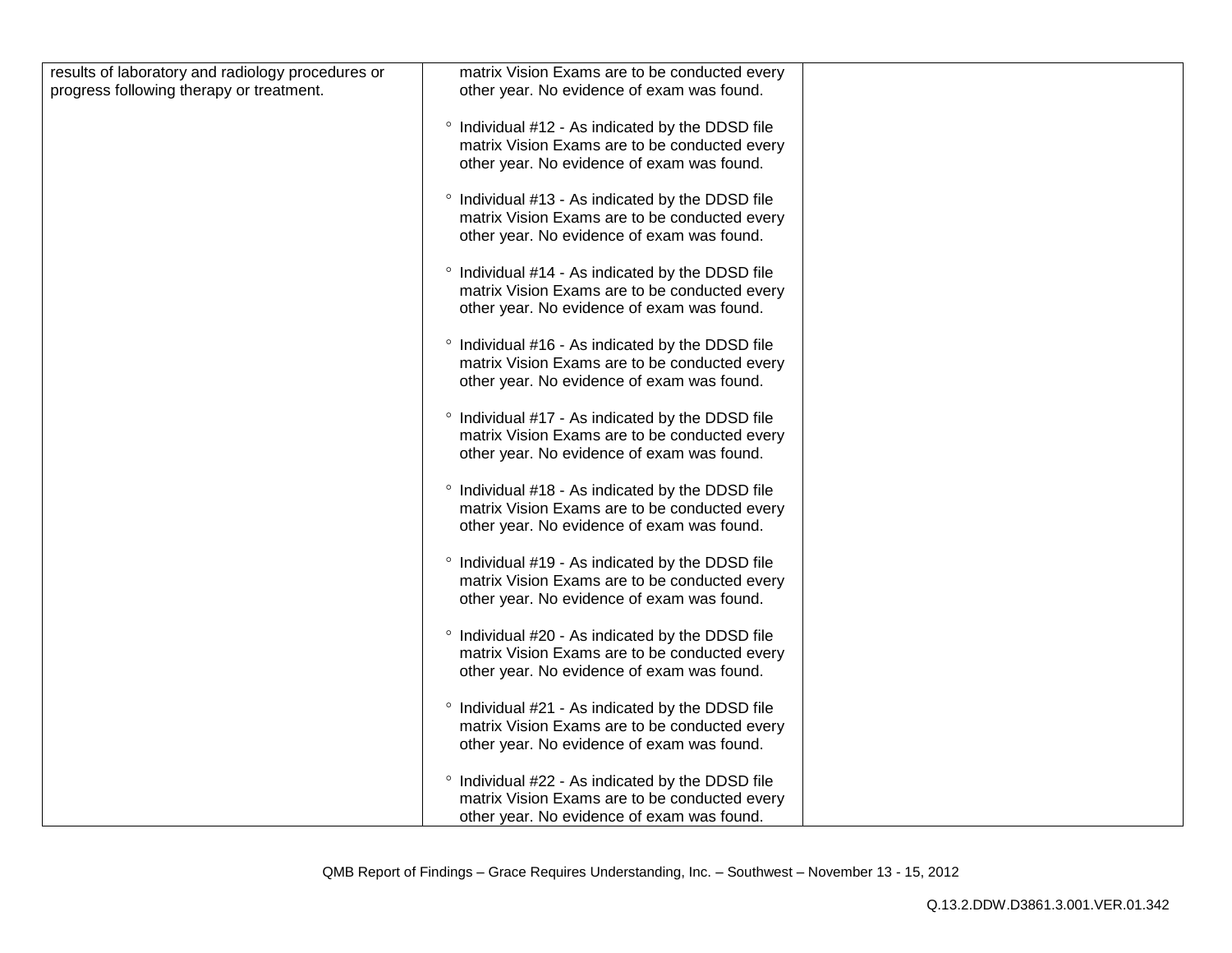| • Blood Levels<br>° Individual #6 - As indicated by collateral<br>documentation reviewed, lab work was<br>completed on 8/31/2011. No evidence of lab<br>results were found.                                                                                                  |  |
|------------------------------------------------------------------------------------------------------------------------------------------------------------------------------------------------------------------------------------------------------------------------------|--|
| • Review of Psychotropic Medication<br>° Individual #6 - As indicated by collateral<br>documentation reviewed last appointment was<br>completed 6/27/2011. The individual was to<br>follow-up in $4 - 6$ weeks. No evidence was<br>found indicating follow-up was completed. |  |
| $\bullet$ EKG<br>° Individual #6 - As indicated by collateral<br>documentation reviewed the Individual's<br>Physician had ordered an EKG on 6/27/2011.<br>No evidence was found indicating exam was<br>completed.                                                            |  |
| • Abnormal Involuntary Movement Screening<br>and/or Tardive Dyskinesia Screenings<br><sup>o</sup> None found 3/2011 - 2/2012 for Geodon (#10)                                                                                                                                |  |
| <sup>o</sup> None found 3/2011 - 2/2012 for Geodon (#18)<br><sup>o</sup> None found 4/2011 - 2/2012 for Geodon (#21)                                                                                                                                                         |  |
|                                                                                                                                                                                                                                                                              |  |
|                                                                                                                                                                                                                                                                              |  |
|                                                                                                                                                                                                                                                                              |  |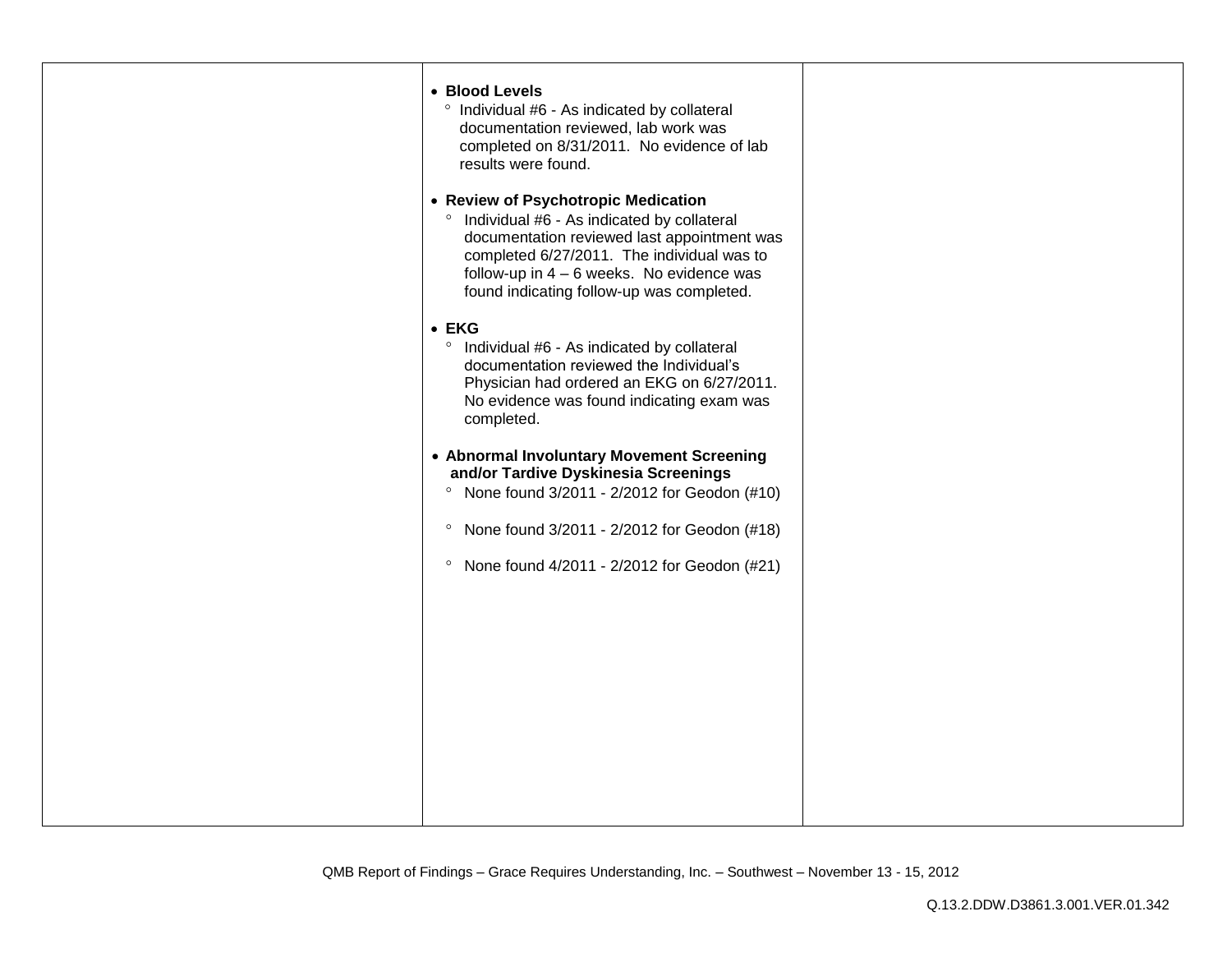| <b>Standard of Care</b>                                                                                                                                                                                                                                                                                                  | March 5-9, 2012 Deficiencies                       | November 13 - 15, 2012 Deficiencies<br><b>Verification Survey - New and Repeat</b><br><b>Deficiencies</b>                                 |
|--------------------------------------------------------------------------------------------------------------------------------------------------------------------------------------------------------------------------------------------------------------------------------------------------------------------------|----------------------------------------------------|-------------------------------------------------------------------------------------------------------------------------------------------|
| CMS Assurance - Service Plans: ISP Implementation - Services are delivered in accordance with the service plan, including type,                                                                                                                                                                                          |                                                    |                                                                                                                                           |
| scope, amount, duration and frequency specified in the service plan.                                                                                                                                                                                                                                                     |                                                    |                                                                                                                                           |
| Tag #1A08 Agency Case File                                                                                                                                                                                                                                                                                               | <b>Standard Level Deficiency</b>                   | Completed                                                                                                                                 |
| Tag # 1A08.1 Agency Case File - Progress<br><b>Notes</b>                                                                                                                                                                                                                                                                 | <b>Standard Level Deficiency</b>                   | Completed                                                                                                                                 |
| Tag # 5111 Reporting Requirements<br>(Community Inclusion Quarterly Reports)                                                                                                                                                                                                                                             | <b>Standard Level Deficiency</b>                   | Completed                                                                                                                                 |
| Tag # 5l11.1 Reporting Requirements (CI<br><b>Quarterly Report Components)</b>                                                                                                                                                                                                                                           | <b>Standard Level Deficiency</b>                   | Completed                                                                                                                                 |
| Tag # 6L14 Residential Case File                                                                                                                                                                                                                                                                                         | <b>Standard Level Deficiency</b>                   | Completed                                                                                                                                 |
| Tag # 6L17 Reporting Requirements<br>(Community Living Quarterly Reports)                                                                                                                                                                                                                                                | <b>Standard Level Deficiency</b>                   | Completed                                                                                                                                 |
| CMS Assurance - Qualified Providers - The State monitors non-licensed/non-certified providers to assure adherence to waiver<br>requirements and the approved waiver.                                                                                                                                                     |                                                    | requirements. The State implements its policies and procedures for verifying that provider training is conducted in accordance with State |
| Tag # 1A11.1 Transportation Training                                                                                                                                                                                                                                                                                     | <b>Standard Level Deficiency</b>                   | Completed                                                                                                                                 |
| Tag #1A22 Agency Personnel Competency                                                                                                                                                                                                                                                                                    | <b>Condition of Participation Level Deficiency</b> | Completed                                                                                                                                 |
| Tag # 1A25 Criminal Caregiver History<br>Screening                                                                                                                                                                                                                                                                       | <b>Condition of Participation Level Deficiency</b> | Completed                                                                                                                                 |
| Tag # 1A28.1 Incident Mgt. System - Personnel<br>Training                                                                                                                                                                                                                                                                | <b>Standard Level Deficiency</b>                   | Completed                                                                                                                                 |
| Tag # 1A37 Individual Specific Training                                                                                                                                                                                                                                                                                  | <b>Standard Level Deficiency</b>                   | Completed                                                                                                                                 |
| CMS Assurance - Health and Welfare - The state, on an ongoing basis, identifies, addresses and seeks to prevent occurrences of<br>abuse, neglect and exploitation. Individuals shall be afforded their basic human rights. The provider supports individuals to access<br>needed healthcare services in a timely manner. |                                                    |                                                                                                                                           |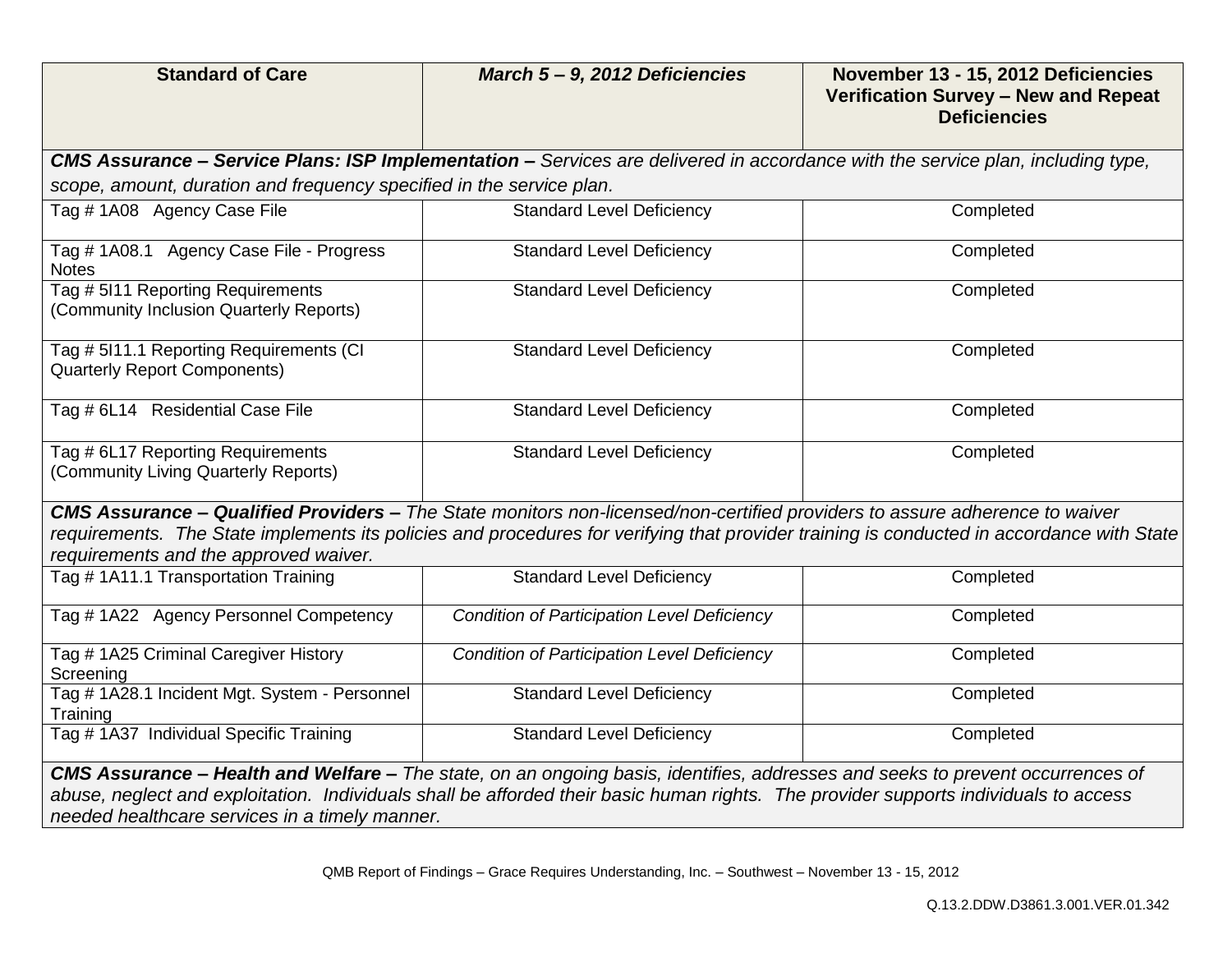| Tag # 1A06 Provider Agency Policy &                                             | <b>Standard Level Deficiency</b>                                                                                            | Completed |
|---------------------------------------------------------------------------------|-----------------------------------------------------------------------------------------------------------------------------|-----------|
| <b>Procedure Requirements</b>                                                   |                                                                                                                             |           |
| Tag # 1A09 Medication Delivery (MAR) -                                          | <b>Standard Level Deficiency</b>                                                                                            | Completed |
| <b>Routine Medication</b>                                                       |                                                                                                                             |           |
| Tag # 1A09.1 Medication Delivery - PRN                                          | <b>Standard Level Deficiency</b>                                                                                            | Completed |
| <b>Medication</b>                                                               |                                                                                                                             |           |
| Tag # 1A29 Complaints / Grievances -                                            | <b>Standard Level Deficiency</b>                                                                                            | Completed |
| Acknowledgement                                                                 |                                                                                                                             |           |
| Tag # 1A31 Client Rights/Human Rights                                           | <b>Standard Level Deficiency</b>                                                                                            | Completed |
|                                                                                 |                                                                                                                             |           |
| Tag # 1A33 Board of Pharmacy - Med Storage                                      | <b>Standard Level Deficiency</b>                                                                                            | Completed |
|                                                                                 |                                                                                                                             |           |
| Tag #1A39 Assistive Technology & Adaptive                                       | <b>Standard Level Deficiency</b>                                                                                            | Completed |
| Equipment                                                                       |                                                                                                                             |           |
| Tag # 6L06 Family Living Requirements                                           | <b>Condition of Participation Level Deficiency</b>                                                                          | Completed |
|                                                                                 |                                                                                                                             |           |
| Tag # 6L25 Residential Health & Safety                                          | <b>Standard Level Deficiency</b>                                                                                            | Completed |
| (Supported Living & Family Living)                                              |                                                                                                                             |           |
|                                                                                 | CMS Assurance - Financial Accountability - State financial oversight exists to assure that claims are coded and paid for in |           |
| accordance with the reimbursement methodology specified in the approved waiver. |                                                                                                                             |           |
| Tag # 5136 Community Access                                                     | <b>Standard Level Deficiency</b>                                                                                            | Completed |
| Reimbursement                                                                   |                                                                                                                             |           |
| Tag # 5I44 Adult Habilitation Reimbursement                                     | <b>Standard Level Deficiency</b>                                                                                            | Completed |
|                                                                                 |                                                                                                                             |           |
| Tag # 6L27 Family Living Reimbursement                                          | <b>Standard Level Deficiency</b>                                                                                            | Completed |
|                                                                                 |                                                                                                                             |           |